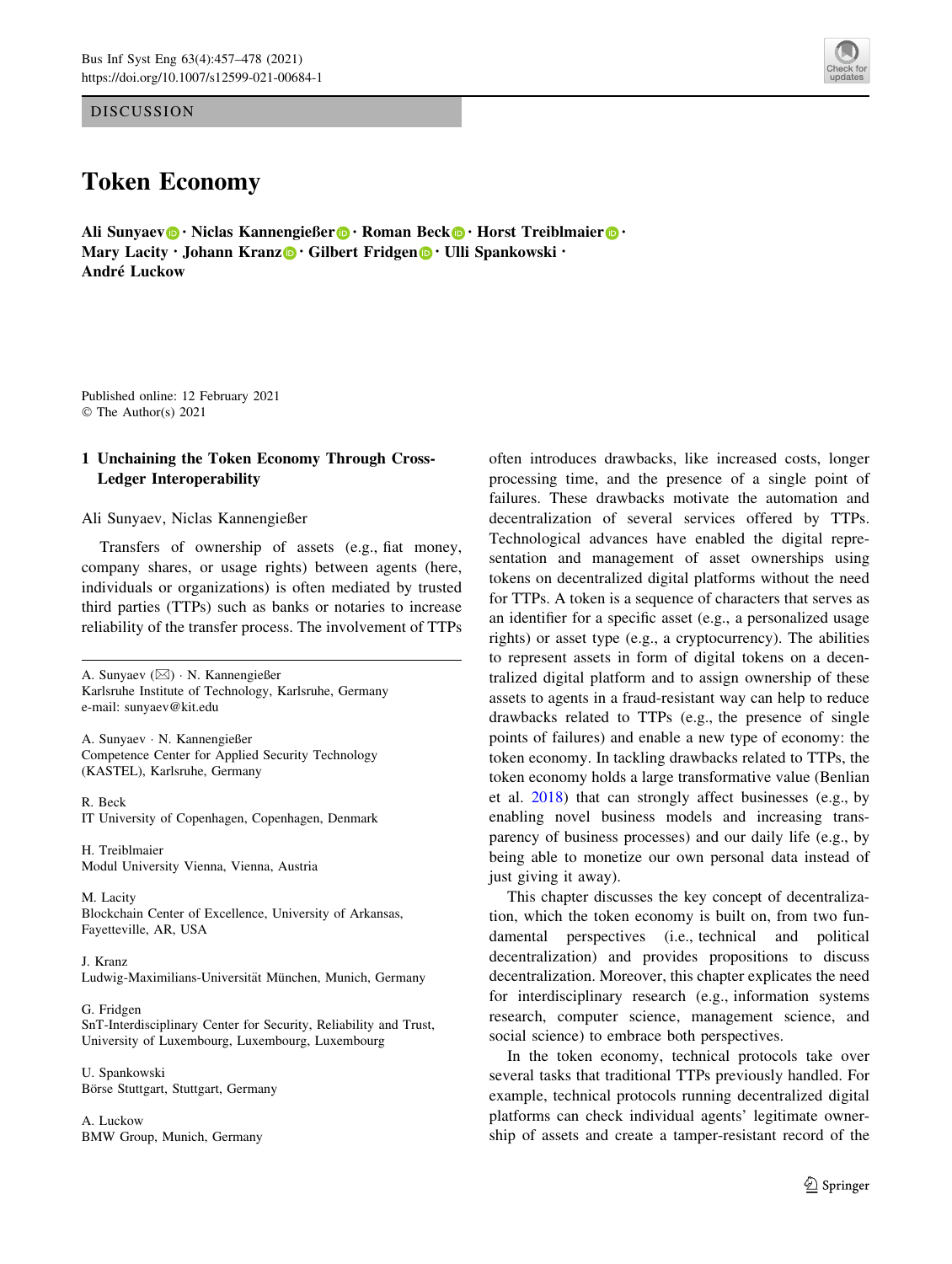transfer of their ownership. Moreover, the use of decentralized digital platforms can increase flexibility in using tokens because agents can implement and use tokens as identifiers for various types of assets (e.g., usage rights, land ownership, or money). By reducing the need for traditional TTPs and increasing flexibility, the token economy holds the potential to support collaborations and cooperation between agents (e.g., in terms of trust; Conway and Garimella [2020;](#page-19-0) Tian [2017\)](#page-21-0). Moreover, the token economy ultimately allows for novel business models (e.g., decentralized crowdsourcing) and improved business relations (e.g., through increased transparency of business processes) by being able to transfer ownership of physical or digital assets using tokens.

Like traditional asset transfers, token transfers require strong security guarantees that decentralized digital platforms must reliably provide. In the token economy, for example, a decentralized digital platform must guarantee that users cannot simultaneously use the same tokens multiple times (i.e., double-spending), while being highly available and tamper-resistant. Many of the required security guarantees for business ecosystems are addressed by the security characteristics of distributed ledger technology (DLT), including fraud-resistance, high availability, and tamper-resistance. DLT enables the operation of a highly available, append-only distributed database (i.e., a distributed ledger) with distributed storage and computing devices (i.e., nodes) in an untrustworthy environment (Kannengießer et al. [2020a;](#page-20-0) Sunyaev [2019\)](#page-21-0) – an environment with arbitrary occurrences of (temporarily) unreachable nodes or fraudulent actions (e.g., double-spending).

From the microeconomic perspective, there can be multiple instances of the token economy. To create an instance of the token economy based on DLT, there are two principal creational options: first, to use custom tokens of a distributed ledger; second, to create tokens on an existing distributed ledger (Tönnissen et al.  $2020$ ). The first option is typically pursued by consortia of agents that operate a private distributed ledger (e.g., using a private Ethereum blockchain), where only authorized agents can join, read transactions from, and append new transactions to the distributed ledger (see Table 1; Kannengießer et al., [2020a\)](#page-20-0). The second option requires an agent to decide for an existing distributed ledger for the token economy instantiation, where they create custom tokens using a smart contract.

Each creational option has benefits and drawbacks. For example, private distributed ledgers are often more flexible in terms of establishing own rules among agents in the consortium, whereas public ones are more complex to regulate (e.g., because of their openness for arbitrary nodes). Nonetheless, using private distributed ledgers limits the transparency benefits for external agents that are provided by public ones and can hinder the use of tokens across token economy instances. Thus, network effects are reduced, which narrows the reach of the individual token economy instances.

Besides creational options, agents must gauge operational options. Operational options comprise the assignment of responsibilities to agents in the token economy instance (e.g., the operation of a node) and the selection among different distributed ledgers, considering their technical capabilities (e.g., transaction throughput). For example, private distributed ledgers often offer a shorter transaction confirmation latency compared to public-permissionless distributed ledgers, but have a smaller degree of decentralization and, thus, are less fraud-resistant compared to public ones (Kannengießer et al., [2020a](#page-20-0)). DeKannengießer et al., [2020as](#page-20-0)pite a vast variety of possibilities related to operational options, trade-offs between DLT characteristics (e.g., availability vs. consistency) hinder distributed ledgers from being capable of simultaneously fulfilling the requirements of all token economy instances (Kannengießer et al., [2020a](#page-20-0); O'Donoghue et al. [2019](#page-20-0)). This incapability fuels the development of new and specialized distributed ledgers designed for similar or different purposes (e.g., Ethereum and Tezos have a strong focus on decentralized computations, while IOTA focuses on supporting the Internet of Things with a lightweight protocol).

The increasing diversity of offered distributed ledgers that can be used to instantiate a token economy accompanied by the consideration of creational and operational options pertaining to the creation of token economy

Table 1 Overview of types of distributed ledgers according to their permission models, with private/public referring to read permissions and permissioned/permissionless referring to write permissions

|         | Permissioned                                               | Permissionless                                           |
|---------|------------------------------------------------------------|----------------------------------------------------------|
| Private | Only authorized nodes can join the network                 | Only authorized nodes can join the network               |
|         | Only authorized nodes can participate in consensus finding | All connected nodes can participate in consensus finding |
| Public  | Any node can join the network                              | Any node can join the network                            |
|         | Only defined nodes can participate in consensus finding    | All connected nodes can participate in consensus finding |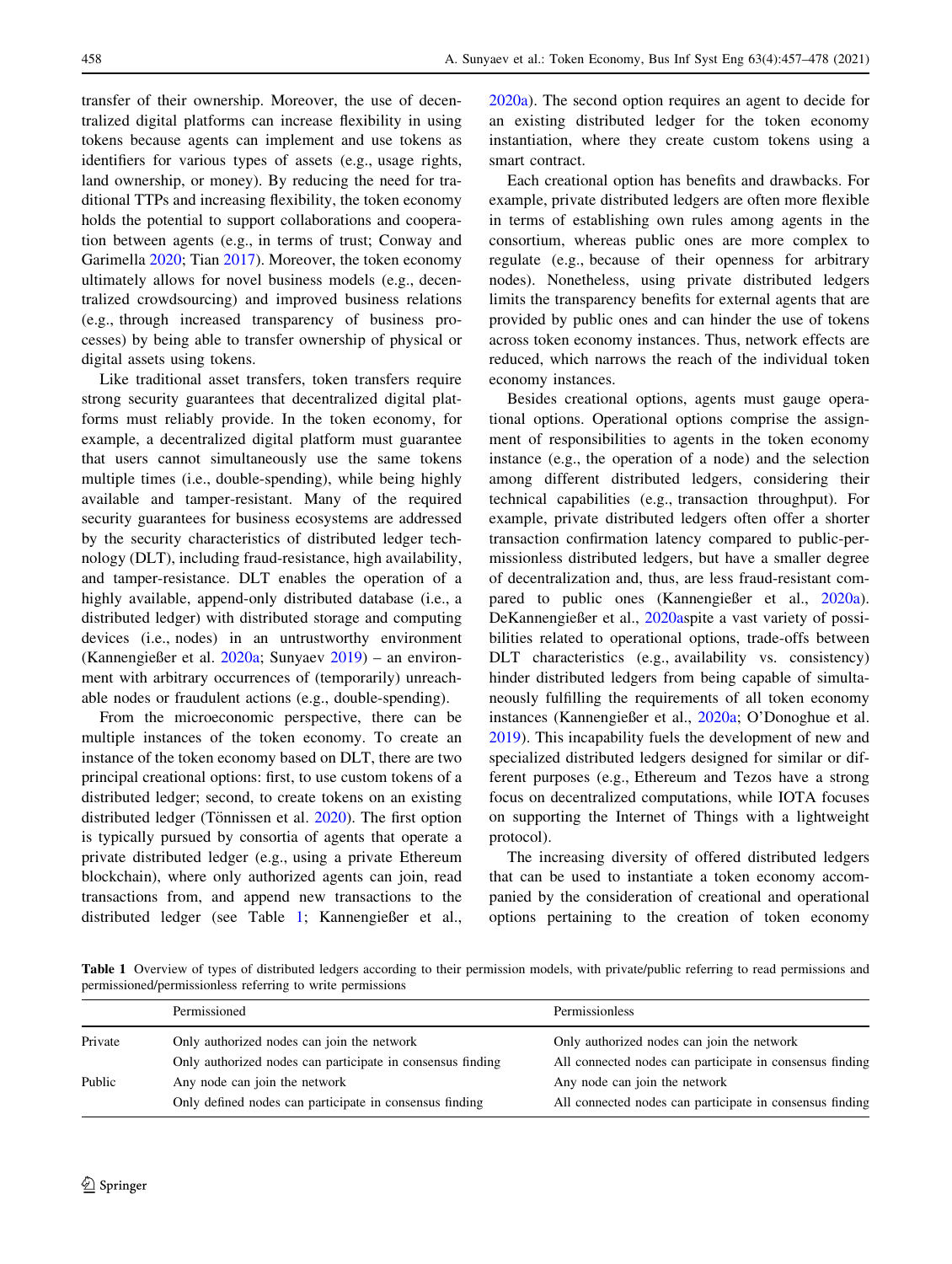instances causes heterogeneity within the token economy. This heterogeneity can cause an isolation of token economy instances because distributed ledgers are still hardly capable of decentralized interoperability (e.g., for the interaction between agents and the dynamic emergence of relations between agents; Moore [2006](#page-20-0); Peltoniemi [2005](#page-20-0)).

Cross-ledger interoperability (CLI) is needed to solve the challenges related to heterogeneity and to realize the full potential of the token economy (e.g., regarding business process innovations; Weking et al. [2020](#page-21-0)). CLI refers to the communication between distributed ledgers, for example, to carry out cross-ledger asset transfers or to execute smart contracts across distributed ledgers (Kannengießer et al. [2020b\)](#page-20-0). So far, progress on CLI has been largely theoretical (e.g., Back et al. [2014](#page-19-0); Herlihy [2018](#page-19-0); Zamyatin et al. [2019\)](#page-21-0). Based on these theoretical contributions, researchers and practitioners have developed various CLI artifacts (e.g., Cosmos and Polkadot) from which first architectural patterns for the design of CLI artifacts have emerged, including notary schemes and sidechains (e.g., Deng et al. [2018](#page-19-0); Kannengießer et al. [2020b](#page-20-0); Koens and Poll [2018](#page-20-0)). These research contributions and practical implementations represent major advances in CLI, but also highlight new challenges, such as the atomicity of crossledger transactions and understanding of creational and operational options beyond the boundaries of individual distributed ledgers. We categorize these challenges into two groups: technical decentralization and political decentralization of CLI.

Technical Decentralization of CLI. Technical decentralization of CLI is the degree that increases (and decreases) with the number of distributed, interconnected nodes that operate independently without a central authority (e.g., a static leader node in consensus finding).

Determining the appropriate degree of technical decentralization currently represents a core challenge within CLI because it strongly affects the design of CLI artifacts (e.g., regarding the information flow between distributed ledgers) and its security characteristics (e.g., atomicity and availability). One can understand the degree of technical decentralization as a continuum that ranges from no to full decentralization. No decentralization of CLI implies that a single node (i.e., a connector) manages all communication between distributed ledgers. This single connector represents a single point of failure, which makes no decentralization most comparable to asset transfers using traditional TTPs (e.g., notaries). In contrast, full decentralization of CLI requires all nodes of a distributed ledger to have the capabilities to connect to any other node of any other distributed ledger, which eliminates that single point of failure, but can cause large communication overhead. For example, when a consortium operates a private distributed ledger and decides to interoperate with another one, each consortium member may set up an own connector to enable interoperability and avoid dependencies on other consortium members' (potentially fraudulent) connectors. Then, each consortium member is in charge of maintaining an own connector which increases the overall maintainability efforts for the distributed ledger compared to the use of only one connector for the entire distributed ledger (no decentralization). Because of the individual benefits and drawbacks of the different degrees of decentralization, agents must individually decide which degree of decentralization suits their purpose(s) when connecting a distributed ledger to another.

CLI can be achieved in a direct or indirect manner (see Fig. 1). In direct CLI, neither a traditional TTP nor a decentralized digital platform is required to enable interoperability between separated distributed ledgers. Nodes of one distributed ledger can directly communicate with those of the target distributed ledger. In contrast, indirect CLI requires a (centralized or decentralized) TTP that mediates the communication between distributed ledgers. Although direct CLI is desirable (e.g., less single points of failure), indirect CLI facilitates interoperability between multiple distributed ledgers because individual distributed ledgers must only comply with the specifications of the CLI artifact instead of the specifications of all target distributed ledgers.

The limited interoperability between distributed ledgers (e.g., caused by their large heterogeneity) resembles the incompatibility of (early) electronic data processing approaches before international standards were introduced (e.g., SWIFT for financial transactions). To facilitate the communication between heterogenous distributed ledgers, interfaces and procedures are required (e.g., like in electronic data interchange during supplier onboarding or in open banking). For example, standardized interfaces broaden the compatibility of CLI artifacts with more distributed ledgers and ease the development of flexible wallets supporting decentralized cross-ledger transactions.



Fig. 1 Simplified patterns for centralized/decentralized and direct/ indirect cross-ledger interoperability illustrating a single asset transfer from the source distributed ledger a to the target distributed ledger b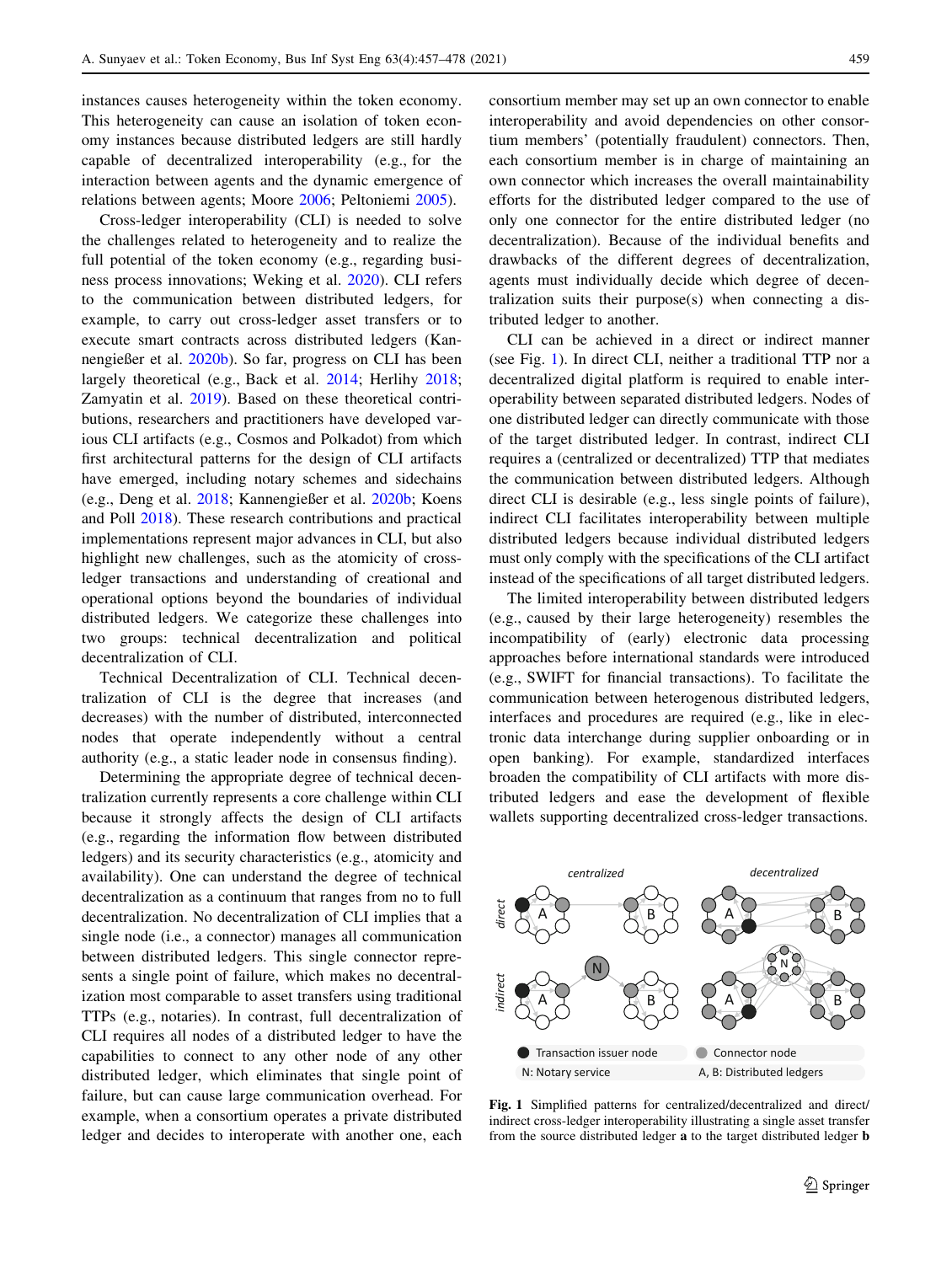Proposition 1: The design and productive operation of token economy instances require agents to balance centralization and decentralization for distributed ledgers and CLI.

Political Decentralization of CLI. Political decentralization of CLI refers to the degree of equal distribution of permissions and responsibilities across all agents that independently act according to their individual incentives and work jointly on a common goal. Current studies point out the complexity of political decentralization, for example, regarding decentralized governance and related political challenges (e.g., organization of decision rights; Beck et al. [2018](#page-19-0); Reijers et al. [2016\)](#page-20-0). To date, agents usually take part in the governance of the distributed ledger(s) to which they contribute (e.g., by providing a node). With CLI, agents can create cross-ledger business relations, which will affect the creational options (e.g., because of potentially larger network effects) and the governance of the involved distributed ledgers. For example, tokens stored on the target distributed ledger will become usable for agents of other token economy instances. Technical advancements can become more difficult because of more dependencies between distributed ledgers. These exemplary challenges point out the need for decentralized crossledger governance aside from the highly discussed decentralized governance, which mostly focuses on individual distributed ledgers.

Depending on the degree of technical decentralization and the choice for direct or indirect asset transfers, decentralized cross-ledger governance may introduce political centralization through a hierarchical organization of nodes. For example, when a consortium uses a single connector maintained by a single agent (low degree of technical and political decentralization) to achieve indirect interoperability, a two-level hierarchical structure emerges from the roles of the different nodes: regular nodes in the distributed ledger and the connector. The emergence of this hierarchy indicates a low technical and political degree of decentralization because permissions and responsibilities are not equal among nodes. In the previous example, the single agent controlling the connector represents a kind of TTP, introduces a single point of failure, and can impede CLI and the token economy instances on separate distributed ledgers, for example, by delaying or blocking agents' asset transfers or becoming a performance bottleneck. Agents of the separate distributed ledgers depend on few agents controlling the respective connectors (e.g., regarding the implementation of technical updates for CLI), potentially giving rise to hierarchy in the governance of CLI and, eventually, of the individual distributed ledgers. In full technical decentralization with direct interoperability, all nodes (and consequently all agents that control nodes) reside on the same hierarchical level. This favors democratic decisions of nodes across distributed ledgers, the integration of CLI artifacts, and the interoperability with token economy instances across distributed ledgers.

Proposition 2: The degree of decentralization of the token economy depends on the degree of decentralization of individual token economy instances and their interoperability considering multiple perspectives (e.g., political and technical).

Drawing from the introduced limitations of separated token economy instances and our propositions, we conclude that there is a pressing need for CLI resulting from the inherent characteristics of the token economy that reflect those attributed to business ecosystems (e.g., competition and cooperation between organizations). A single (kind of) CLI artifact will not interconnect all distributed ledgers, and we will witness a large heterogeneity of distributed ledgers and CLI artifacts that use the full spectrum of the degree of decentralization and direct and indirect CLI. For example, no decentralization of CLI could be used for confidential data management, while full decentralization of CLI better prevents censorship across distributed ledgers.

The consideration of human actors in the design of distributed ledgers and CLI artifacts points out the complex and strong interdependence between technical decentralization and political decentralization to achieve true decentralization. The complexity of this interdependence makes it challenging to understand the relationship between the social and the technical and to explain the effects of decentralization on the token economy and ISs in general when only one of the two domains is considered. To really understand decentralization of ISs, research should combine the social and the technical and take a sociotechnical perspective on decentralization (Sarker et al. [2019](#page-20-0)). Thereby, information systems (IS) research can be the missing link between the technical and the political perspective on decentralization.

To discuss emerging areas for interdisciplinary research related to technical and political decentralization in the token economy and especially point out the importance of IS research and innovations in this emerging field, we invited researchers and practitioners with different foci on the token economy. The invitees present emerging trends related to the token economy and draw propositions from their scientific and practical works.

Roman Beck (European Blockchain Center, IT University of Copenhagen) sheds light on the standardization in DLT from a macroeconomic perspective and discusses the token economy as a foundation for network goods represented as tokens.

Horst Treiblmaier (Modul University Vienna) synthesizes the concept of sustainability with the many facets of the token economy and concludes with an agenda for token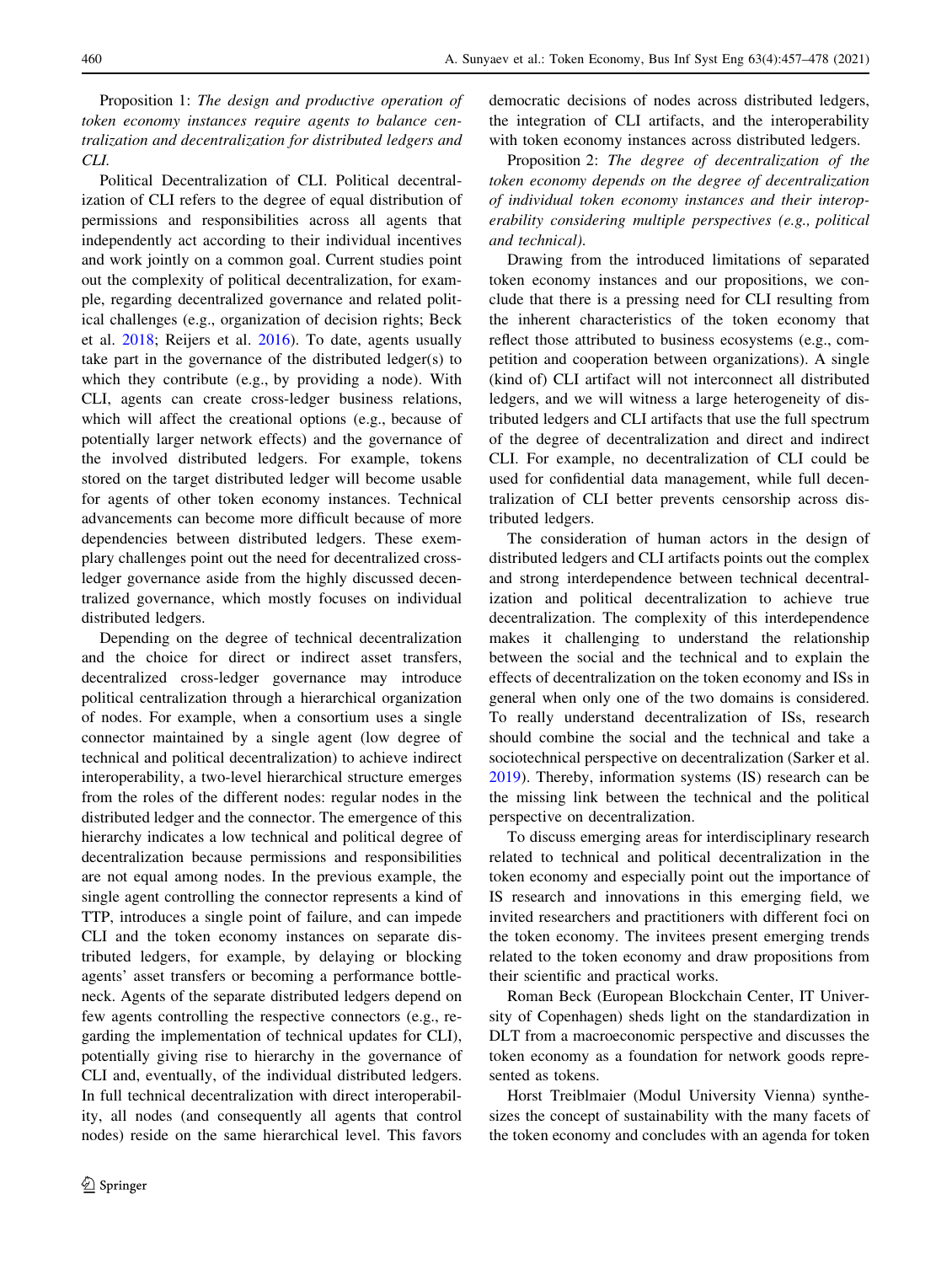<span id="page-4-0"></span>sustainability. Thereby, he clarifies the role of the token economy based on decentralized digital platforms to innovate existing business models and even create new ones.

Mary Lacity (Blockchain Center of Excellence, University of Arkansas) introduces existing applications of the token economy in supply chain management to track and trace assets and shows novel directions for future research and practice.

Johann Kranz (Ludwig-Maximilians-Universität Munich) elaborates on DLT systems' potential for decentralizing the digital economy. He argues that decentralization is a possible remedy to mitigate the excessive concentration of epistemic and economic power of a few dominant firms which raises increasing social, political, and economic concerns.

Gilbert Fridgen (University of Luxembourg) elaborates on the innovations emerging from the token economy from the perspectives of the industry and individuals and elaborates on the decentralization of token economies.

Ulli Spankowski (Börse Stuttgart) discusses the innovations through the token economy from the finance perspective and proposes potential transformations of the financial market through tokenization based on DLT.

André Luckow (BMW Group) presents the potential of the token economy for the automotive industry by improving supply chain transparency by means of the example of the DLT system Partchain.

# 2 Standardized Tokens as Network Goods and Source of Value Creation

#### Roman Beck

The token economy depends on the widespread acceptance and use of interoperable DLT protocols as interaction standard in order to benefit from positive network effects in inter-organizational networks and to avoid challenges that can occur when different DLT protocols compete in the same industry or market. Competition between DLT protocol standards can jeopardize value creation in inter-organizational networks, as DLT protocols share characteristics of club, common, and public goods that only unfold their full potential when assimilated widely. Once a DLT protocol is instantiated in a specific way, it is called DLT system.

In other words, standardization of DLT protocols to harvest their potential benefits is more complicated than standardization of goods that have predominantly a standalone value, as is typically the case with private goods. Furthermore, tokens cannot unfold their potential unless a supporting system is in place, comprising commonly

accepted norms, agreements off-ledger, and technical norms and rules enforced on-ledger. Only after commonly accepted sociotechnical systems have been assimilated, value creation in inter-organizational networks can take place.

#### 2.1 Tokens as Public Good

The reason why companies struggle to realize the potential of the emerging token or DLT economy is that it is not about innovating a private good, but about innovating a network good, which shares more similarities with public goods rather than private goods. Commercial models generally only address private goods scenarios.

Public goods are also referred to as ''collective consumption goods'' (Samuelson [1954](#page-20-0), p. 387), as they can be used simultaneously while at the same time nobody can be excluded from their use. From that, the principles of nonrivalry and non-exclusion in consumption derive to classify goods (Samuelson [1954\)](#page-20-0).

If a good, such as a token standard, is characterized by non-rivalry, then the consumption of the standard is not interfered with by the simultaneous use of the same standard by someone else. Several entities can use the same good to the same extent under same conditions. If a good possesses non-exclusion properties, then no one can be excluded from the consumption of the good. The ability to exclude someone from consumption is a necessary condition for the supply of private goods. But the ability to exclude someone is not given per se, but by assignment of property rights (Musgrave, [1959](#page-20-0), p. 9).

Pure public goods are given if a good fulfills both criteria. The opposite of this is the pure private good, characterized by rivalry in consumption and the possibility to exclude others from consumption: if a unit of the private good is consumed, then it is no longer available to other consumers. Table 2 depicts a classification of pure public and private goods together with possible other combinations. Club goods are characterized by the fact that consumers are excludable and  $-$  to a certain degree  $-$  that they are non-rivalry in consumption. Typical examples of this category are permissioned public DLT systems where access is only granted if certain conditions are fulfilled. Common goods possess rivalry in consumption, but exclusion is not possible.

Table 2 Classification of goods

|             | Excludable    | Non-excludable |
|-------------|---------------|----------------|
| Rivalry     | Private goods | Common goods   |
| Non-rivalry | Club goods    | Public goods   |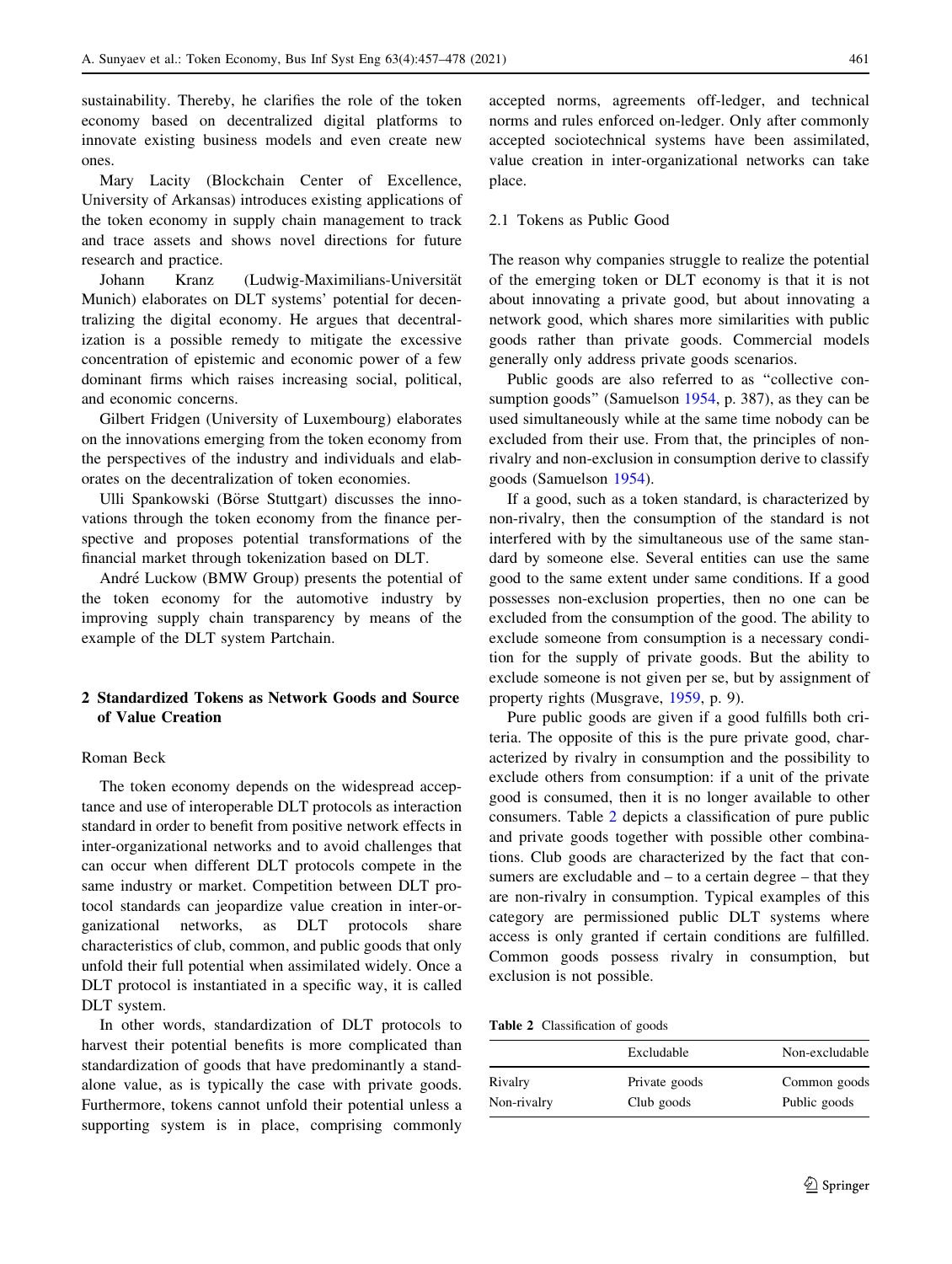Proposition 3: DLT-based tokens have public goods characteristics as driver of value creation in inter-organizational use cases.

# 2.2 Standards and Network Goods

Digital goods constituting network standards, such as the internet, can be used anywhere in the world (Shapiro et al. [1998\)](#page-21-0) and, thus, are not restricted to a certain geography of jurisdiction. Hence, the scope and potential application of digital goods is considerably broader compared to physical goods (Choi et al. [1997\)](#page-19-0), which is why the standardization of DLT systems in general and DLT-based tokens specifically is of enormous macroeconomic importance for decades to come.

Digital public goods with strong positive network effect characteristics are called network goods. Network goods constitute quasi-standards as they require a critical mass of significant size which is why one will rarely find them covering just a small market segment (Economides and Himmelberg [1995\)](#page-19-0). DLT systems and tokens based upon them are network goods, which extend the traditional goods classification as illustrated in Table [2,](#page-4-0) as will be explained in the following and is illustrated in Table 3 (adapted from Beck [2007\)](#page-19-0).

Pure private goods are characterized by perfect competition in all product and factor markets, perfect information (complete, accurate, and freely available) on the relevant prices and characteristics of products and factors, and perfect mobility of all resources. Furthermore, and in a direct distinction to public goods, pure private goods must not have any kind of externalities (positive or negative) in the production and consumption of goods or any other interdependence in consumption between consumers. To guarantee a functioning market, private goods must always have an excludability property, meaning that everyone but the buyer of the good is excluded from its benefits. Some goods have the characteristics partly of private goods (no effects or spillovers on third parties in the case of a pure private good) and partly of public goods at the same time. It is possible for the market to produce such club goods to a limited extent (Buchanan [1965\)](#page-19-0), but not at an appropriately satisfying level for all market participants.

DLT systems can be implemented as permissioned public systems, where access must be granted by a governing body (club network good) or as permissionless public system, (pure network good). In both cases, the collective use is not only possible, but necessary, while the value of a pure public good is not defined or does increase with the number of collective users.

Proposition 4: DLT systems and tokens based upon them are network goods where collective use in not only possible, but necessary to increase value creation in inter-organizational use cases.

### 2.3 Token Standardization and Network Effects

Network externalities can be considered as effects ''in which the equilibrium exhibits unexploited gains from trade regarding network participants'' (Liebowitz and Margolis [1995\)](#page-20-0). Exploitability gains can only be realized if the same solution is used over the whole network, which is the reason why standardization is important. Network effects exist horizontally among users of DLT systems (direct) and vertically from the availability of supporting products and services (indirect). In both cases, the individual assimilation decision to use a certain DLT system and related tokens affects the assimilation behavior of other market participants. This interdependency is characterized as bandwagon-, herd-, avalanche-, and Veblen-effects (Ceci and Kain [1982;](#page-19-0) Choi [1997;](#page-19-0) Leibenstein [1950\)](#page-20-0).

Network-effects-generating DLT systems call for a large number of users in order to generate value in inter-organizational networks. As the assimilation outcome of network goods can lead to multiple market equilibria (Arthur [1983](#page-19-0), [1989\)](#page-19-0), a formalized standardization process can guide the assimilation process toward a collectively preferred and stable outcome. As network goods tend to create natural monopolies with strong lock-in effects, it is crucial to define standards for DLT systems that account for economic and societal implications.

Proposition 5: Standardization of DLT systems and tokens based upon them that are characterized by strong direct and indirect network effects has strong economic implications for providing value in inter-organizational use cases.

# 2.4 Standards and Value Creation

As any profit-oriented organization, the existing DLTbased commercial models are mainly focused on maximizing revenue, i.e., aiming for an installed base of users,

| <b>Table 3</b> Extended classification<br>of goods |                                      | Excludable         | Non-excludable |
|----------------------------------------------------|--------------------------------------|--------------------|----------------|
|                                                    | Collective use impossible (rival)    | Private goods      | Common goods   |
|                                                    | Collective use (non-rival) possible  | Club goods         | Public goods   |
|                                                    | Collective use (non-rival) necessary | Club network goods | Network goods  |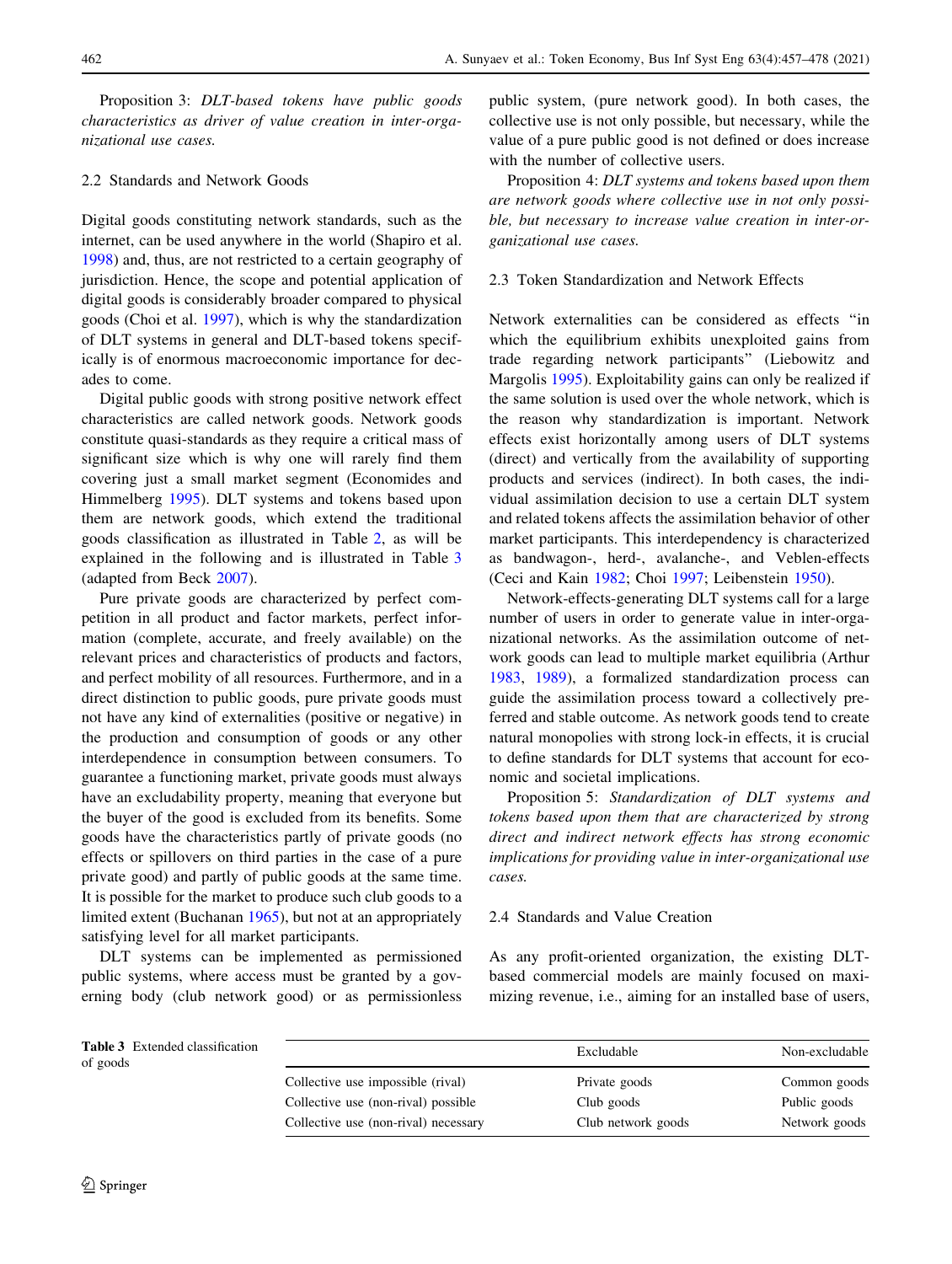increasing market share, and maintaining a low operation cost. When an operator of commercial DLT systems considers interoperability with other DLT systems, standards are needed, but also the integrity of the existing commercial needs to be assured. The commercial value for standards can be to engage with a complementing system (e.g., a logistic chain connecting to a finance chain), or a competing solution (i.e., two logistic chains).

In case of cooperation with a complementing system, the purpose is to make the own DLT-based services more complete, e.g., through the exchange of tokens, so that users may find it beneficial to interact and conduct transactions between chains, which in turn increases the number of users of both systems. In case of cooperating with a competing system, the commercial situation is more complicated. While the standards-based ability to cooperate may increase the number of transactions that otherwise would not be possible to generate, the risk emerges that users may migrate from one DLT system to another, thereby abandoning one or the other completely. It will affect the increase in the number of users or even bring about a decrease, by users moving to the competitive solution. A DLT systems standard in this case allows for competition within the same system, among two or more competing DLT systems and token providers.

Nevertheless, similar to the complementary cooperation scenario, it must be avoided that the potential increase of operating costs exceeds the expected possible positive network effects. Thus, it requires comprehensive preparation and risk mitigation strategies developed upfront before one engages in cooperation with a competing system.

Apart from direct commercial models of DLT systems cooperation, there are also indirect commercial models that enable standards-based cooperation among DLT systems. For example, some DLT systems cooperation solutions are based on an intermediary platform, e.g., as Blockchain-asa-Service (Kernahan et al. [2021](#page-20-0)) which is a commercial model that has emerged to meet the need for cooperation. An overview of standards-based cooperation forms and related value creation in inter-organizational systems is illustrated in Table 4. The cost of outsourcing interoperability services to a provider should be less than the cost of self-implementing interoperability to other DLT systems.

Proposition 6: Standardization of DLT systems and tokens based upon them enable new forms of cooperation to generate value directly and indirectly in inter-organizational use cases.

Where DLT systems interact, the management of user roles, permission rights, and the exchange of tokens indicating ownership becomes more complex. Governance instruments need to be agreed upon in interoperability relations that clarify decision rights, distribution of incentives, and accountabilities between two or more involved DLT and non-DLT systems, enacted on-chain in the autonomous interplay between chains, or off-chain in a clearing and settlement that requires organizational involvement.

## 3 The Token Economy and Sustainability: Silver Bullet or Hype?

### Horst Treiblmaier

As of 2020, it is hard to ignore the substantial problems that mankind or, more precisely, the planet earth faces. Societal and economic injustice result in armed conflicts all over the world, while rapidly dwindling resources and increasing environmental pollution are altering the face of the earth. The environmental forecast is particularly alarming with extreme weather incidents increasing, species disappearing and substantial damage being done to the oceans, all of which will dramatically affect societies and economies (Winston [2018\)](#page-21-0). In view of these threats, it is not surprising that new technologies are eagerly scrutinized regarding their ability to contribute to a sustainable environmental, social, and economic development. To shed light on how tokens and token economies can have a positive impact on sustainability, we first need to clarify the underlying terms, namely sustainability and token economy, the latter of which is based on distributed ledger technology (DLT).

Table 4 Direct and indirect cooperation models

|                   | Complementing cooperation                                                                                                            | Competing cooperation                                                                                                                     |
|-------------------|--------------------------------------------------------------------------------------------------------------------------------------|-------------------------------------------------------------------------------------------------------------------------------------------|
| Direct<br>value   | New services and value creation across complementing systems                                                                         | New fee and service exchange models where cooperation is<br>unavoidable, or customer bases need to be shared                              |
| Indirect<br>value | New supporting service providers such as Blockchain-as-a-<br>Service, jointly operated trusted oracles to provide synergy<br>effects | New support service providers to protect intellectual property,<br>encrypt data, or provide Chinese walls to protect commercial<br>claims |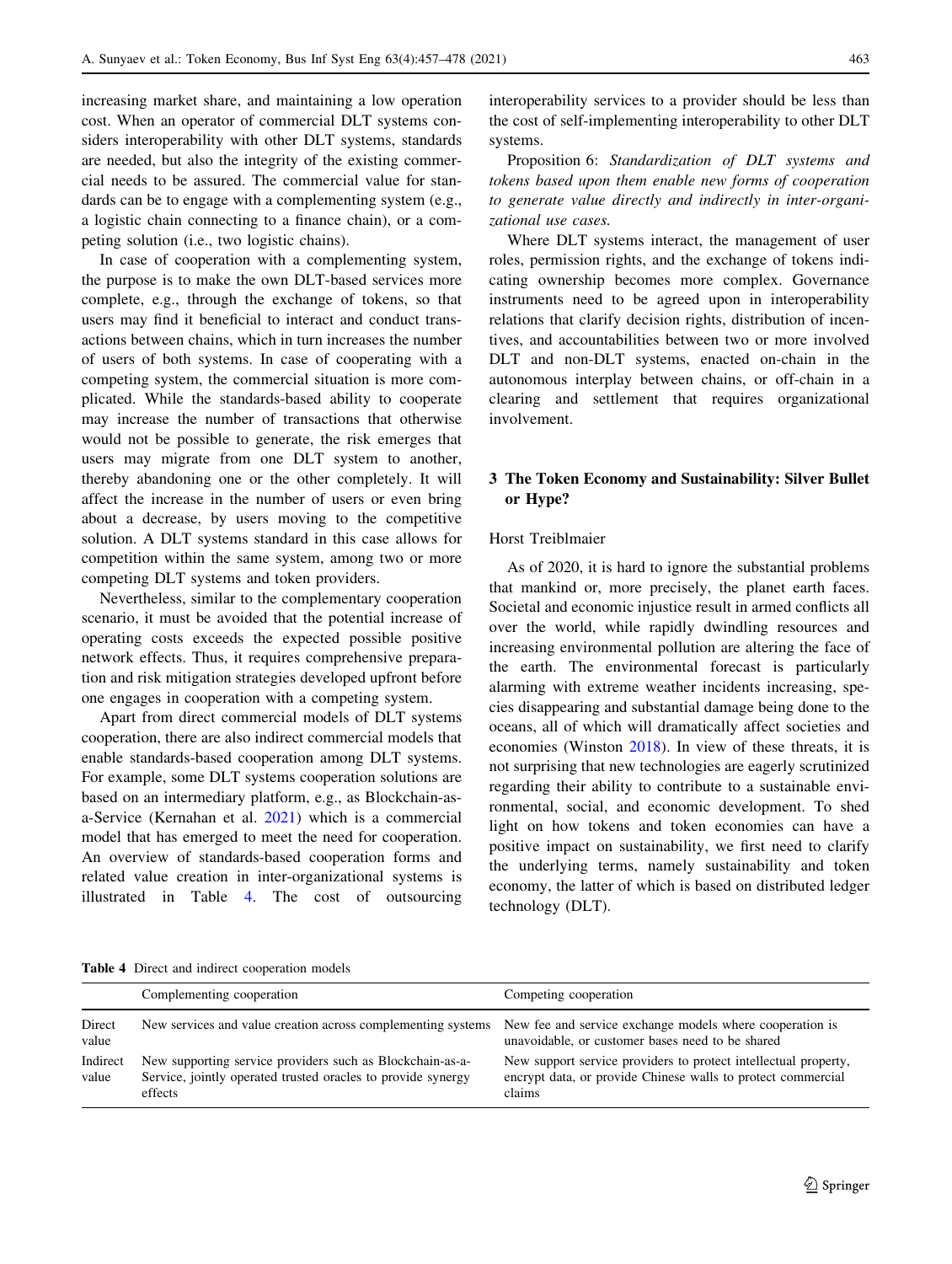#### 3.1 The Broad Concept of Sustainability

A widely used sustainability definition stems from the World Commission on Environment and Development [\(1987](#page-21-0), p. 37): ''Sustainable development is development that meets the needs of the present without compromising the ability of future generations to meet their own needs''. According to Murphy ([2012\)](#page-20-0) there are three reasons why sustainability is a so-called wicked problem for which no easy solution exists. First, the consequences of unsustainable practices may be distant in both time and space. Second, successful local micro sustainability initiatives do not necessarily work on a greater scale. Third, numerous sustainability threats require instant change, but different views of sustainability embedded in our society impede fast solutions.

The huge importance of sustainability was recognized by the IS community and led to several calls for an increased contribution (vom Brocke et al. [2013](#page-21-0)). For example, more than a decade ago a research agenda was already proposed to establish the new subfield of energy informatics, which applies IS thinking and skills to increase energy efficiency (Watson et al. [2010\)](#page-21-0). Yet, the current sustainability situation demands increased efforts and ''sustainability should be a core imperative in IS research'' (Seidel et al. [2017](#page-20-0), p. 46).

The so-called weak sustainability perspective, which is endorsed by many international organizations and nation states, advocates a substitution of natural capital by manmade capital. In contrast, the strong sustainability perspective, mostly endorsed by ecological economists and natural and social scientists, rejects this assumption of substitutability (Daly and Cobb [1989](#page-19-0)). More specifically, it considers a healthy environment to be the basis for further social and economic development. In response to the manifold environmental, economic and societal problems, the 193 member countries of the United Nations adopted a comprehensive set of 17 Sustainable Development Goals (SDGs) in the 2015 United Nations General Assembly. These SDGs comprise numerous subgoals that include a wide array of environmental and humanitarian objectives (United Nations [2018](#page-21-0)). While undoubtedly all of these goals are important, the broad coverage of the goals makes it fairly easy to label a specific project or technology application as ''sustainable'' – especially, if the sum of its impact is not considered and a weak sustainability perspective is taken that allows for the substitution of capital.

### 3.2 The Many Facets of the Token Economy

Tokens residing on distributed ledgers come in many forms and shapes and offer a huge number of different use cases (Tönnissen et al.  $2020$ ). They can be generated at the protocol layer inherent to a specific ledger, in which case they are frequently labeled as 'coins', or they can reside on the application layer and are minted by smart contracts. Tokens can represent digital or physical assets and enable alternatives and direct ways of raising capital in the form of initial coin offerings (ICOs), security token offerings (STOs), or equity token offerings (ETOs), with the latter two gaining increasing importance in recent years (Kranz et al. [2019](#page-20-0)). Tokens can also cater for payment purposes as a digital representation of value that is not created by a central bank and utility tokens grant access rights to specific services. Core characteristics of tokens are the ease with which they can be created and distributed. In many cases, they enable a direct interaction between token users and token creators, which facilitates complex market structures by avoiding intermediaries. Considering the numerous forms that tokens can take, it is not surprising that many of their (envisioned) use cases can have an environmental, social, or economic impact.

### 3.3 Tokens as Enablers and Drivers of Sustainable Development

The most notorious association between distributed ledgers and their environmental impact is presumably the huge energy consumption of Bitcoin, caused by the underlying consensus mechanism using proof-of-work (PoW) that is required to secure the public and permissionless distributed ledger using automated and decentralized governance. An objective and thorough assessment of the total environmental impact of Bitcoin in light of its (envisaged) societal benefits goes far beyond the scope of this brief discussion but is urgently needed for a comprehensive and fair evaluation of its total impact (Sedlmeir et al. [2020](#page-20-0)). At least, this example illustrates how the manifold positive effects of a cryptocurrency do not come without detrimental side effects, both of which can be easily assessed in terms of sustainability. In this regard, it is also noteworthy that alternative consensus mechanisms exist or are currently under development that might serve as alternatives or supplements to PoW soon. It is therefore crucial to point out that DLT, or, more specifically, its mix of fundamental building blocks, including linked timestamping, digital cash, proof of work, byzantine fault tolerance, asymmetric cryptography and smart contracts (Narayanan and Clark [2017](#page-20-0)), is under constant development, and every use case needs to be assessed regarding its specific implementation and outcomes rather than asserting that the whole token economy will exert a specific impact on sustainability.

Considering the lack of specificity of the fundamental concepts surrounding distributed ledgers, the question arises of whether the use of tokens can substantially contribute to a more sustainable development in the first place,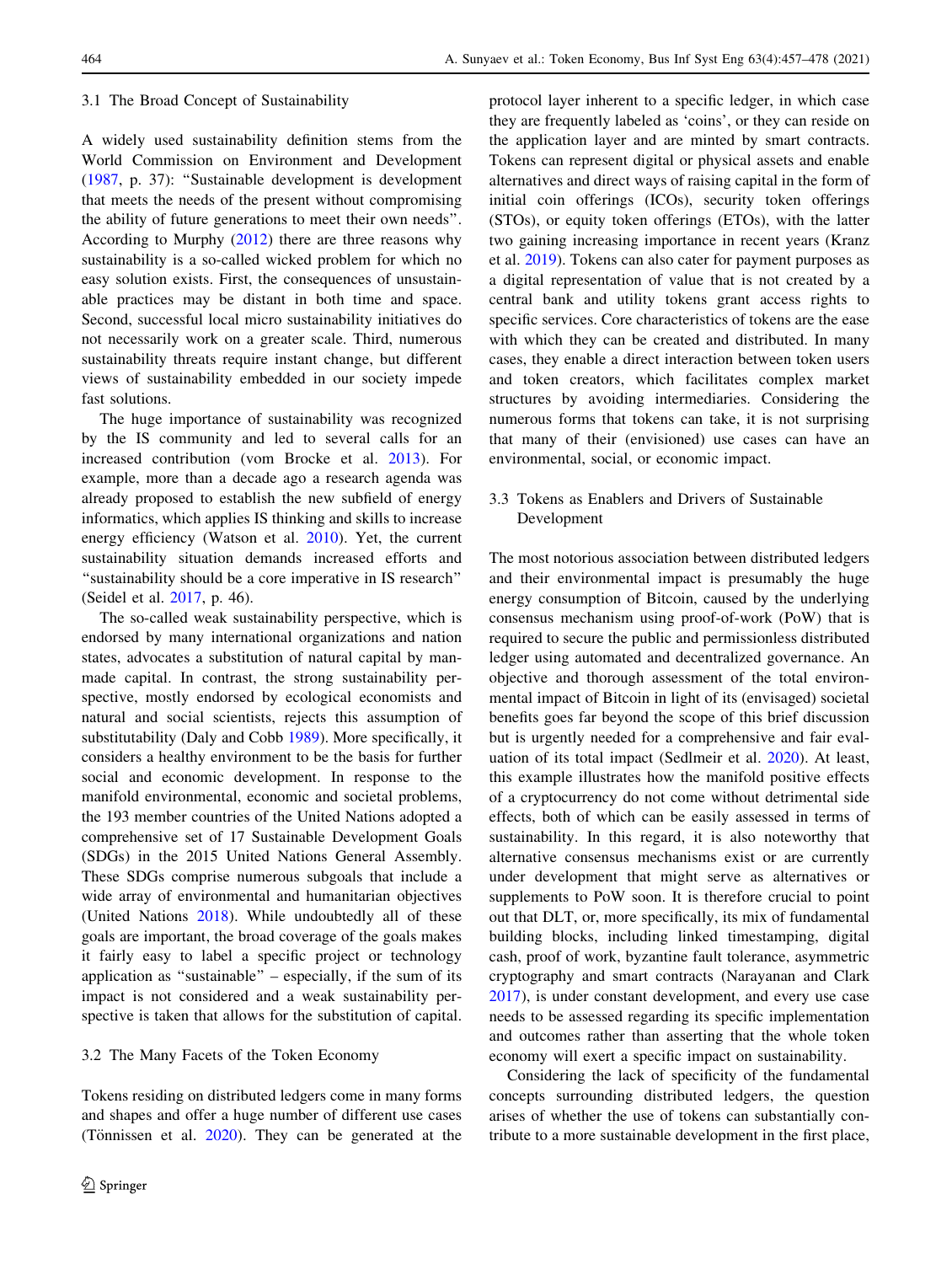and, if so, how such an impact can be objectively assessed. As a gross classification, two types of use cases need to be differentiated, namely those that provide an improvement over the current status quo and those that would be impossible without an underlying token.

In the first group of use cases, tokens act as moderators that make the current flow of operations smoother and, in doing so, create a positive effect on sustainability. An exemplary use case represents the trading of CO2 certificates where carbon credits are converted into tokens that can easily be traded via a distributed ledger. The facilitation of trading in combination with increased transparency is supposed to yield several positive outcomes. For example, the efficiency of decentralized trading platforms can make peer-to-peer trading viable and allow for trading of energy within urban neighborhoods. Additionally, enhanced transparency can help to create a system that is less prone to fraud and is resilient against, for example, manipulation of measurements, sale of faked carbon credits or the theft of such credits. The security of distributed ledger tokens thus prevents many fraudulent activities and presents a solution that is robust to fraud (Lockley et al. [2019\)](#page-20-0).

Another example is the application of tokens in supply chains to improve transparency and yield desirable effects such as improved food safety, reduced food waste, and provable fair labor conditions. In this context, tokens representing assets constitute an important building block of a more comprehensive concept that is labeled ''Physical Internet''. This concept aims to combine physical, informational and financial flows to create value chains that operate with highest possible efficiency, flexibility and productivity. The resulting gains pertain to environmental (e.g., reduction of emissions), social (e.g., fair working conditions and wages) and economic (e.g., fair sharing of revenues) sustainability (Treiblmaier [2019](#page-21-0)).

Taken together, all these positive effects would be much harder to achieve without an underlying distributed ledger and digital tokens that represent specific assets and allow for an easy tracking and tracing of physical and data flows.

Proposition 7: DLT-based tokens increase the efficiency of existing sustainability use cases.

In the second group of use cases, tokens provide a 'conditio sine qua non'. An example is the creation of a monetary system that prioritizes financial inclusion and the provision of a stable monetary supply that fosters longterm economic development. History has shown that in the long run governments and central banks cannot resist the temptation to increase the monetary supply with the goal to support the economy in case of a recession, but also to bail out banks and finance war (Ammous [2018\)](#page-19-0). The consequence of such an increase is usually a fall in interest rates which should increase economic activity but regularly also causes inflation. An economy in which the money supply is regulated by code rules out all temptations to interfere with the monetary system, spawning numerous positive and negative implications. The former help to create sustainable societies from an economic and social perspective.

The potential of DLT does not stop here, as is evidenced by so-called demurrage currencies in which the value of the respective token loses value over time. This is intended to encourage spending rather than hoarding currency in order to support the economy and human wellbeing (Leonard and Treiblmaier [2019\)](#page-20-0). On a small scale, experiments with demurrage currencies have shown positive effects on communities in Austria and Germany during times of recession in the 1930s but they were never applied on a large scale due to lack of scalability and, even more important, strong resistance from the Austrian central bank. Of course, this example should not be misunderstood as a recommendation to try out a rather untested and potentially risky monetary system but should serve as an example of how technology might enable visionary ideas whose realizations have so far been impossible from a technical perspective. Other use cases, which might sound less disruptive, include the transformation of market structures caused by disintermediation, as is currently happening through the tokenization of value networks (Lohmer and Lasch [2020](#page-20-0)).

Proposition 8: DLT-based tokens enable novel and innovative sustainability use cases.

### 3.4 A Token Sustainability Agenda

Given the growing popularity of DLT and token economies, it is foreseeable that a substantial number of upcoming studies will investigate the application of tokens to create a more sustainable future. While this development is laudable, it is also crucial that every study clearly describes both positive and negative effects which result from the deployment of tokens.

Rather than simply labeling a specific token project as sustainable and highlighting one specific sustainability dimension, the sum of all external effects needs to be described as thoroughly as possible. For example, tokens that allow for financial inclusion, but rely on public DLTs using a PoW-based consensus mechanism might help to alleviate poverty (SDG1) and reduce inequality (SDG10), but simultaneously might not be energy efficient (SDG12) and, thus, have a negative impact on climate change (SDG13). Chances are that in most cases such trade-offs cannot be avoided. Obviously, this should not stop the industry and academia from developing and applying token-based solutions for pending problems and researchers from investigating how the token economy can help to improve sustainability. Rather, an open and critical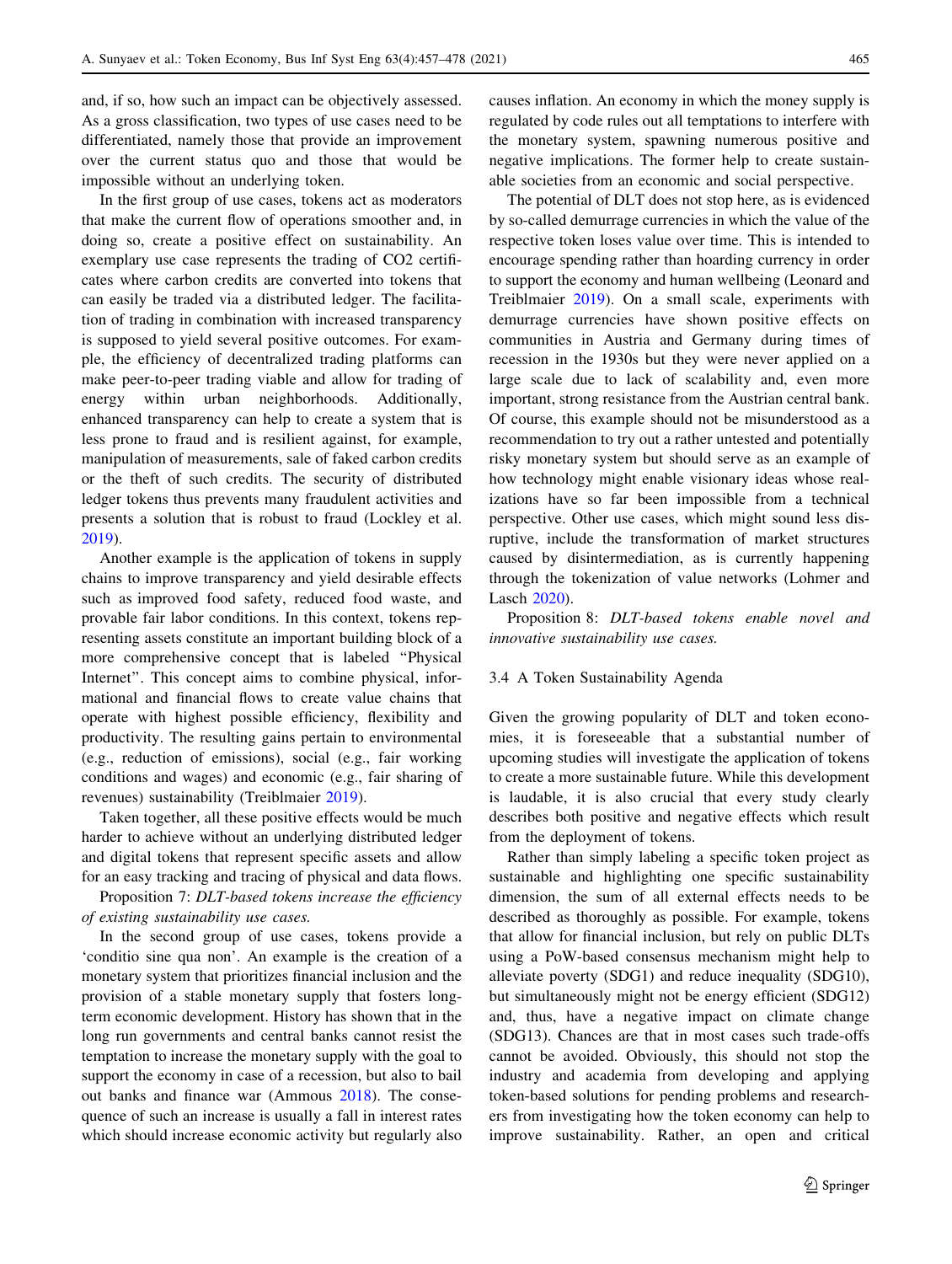discussion is needed which includes the positive and negative effects that a specific (token-based) solution creates. A comprehensive research agenda for the impact of token economies on sustainability thus necessitates a common understanding of the core terms, the development of measurement tools that allow for the comparability of use cases, and the creation of agreement on what sustainability actually means and which of its many dimensions deserve priority.

# 4 Tracking Assets in Supply Chains with Distributed Ledger Technologies

#### Mary Lacity

For the past three decades, companies have been improving internal supply chain operations through the adoption of ERP, sensor devices, Six Sigma quality improvement programs, and improved inventory management practices. Many supply chain operations are lean, but only within the boundaries of the firm. Across firm boundaries, supply chain partners still face significant challenges trying to synchronize the data about the flow of physical goods with the actual flow of goods. Because each partner independently maintains its own systems of record, the records often do not match across supply chain partners, which results in disputes, delays, lost products, and expensive reconciliations. For example, 70 percent of invoices among Walmart Canada's freight carriers were disputed due to inconsistent data about the location, status, and pricing of freight (Wolfson [2020\)](#page-21-0). Distributed ledger technology (DLT) offers a new approach based on asset tokenization, smart contracts for processing transactions pertaining to the asset, and a tamper-proof ledger shared by all authorized parties (van Hoek et al. [2019](#page-19-0); Westerkamp et al. [2018\)](#page-21-0). When Walmart Canada and its freight operators adopted DLT, invoice disputes fell from 70 percent to less than two percent (Wolfson [2020](#page-21-0)).

Several other DLT applications for tracking assets across supply chain partners are in use today, led by GE Digital, Golden State Foods, Everledger, the IBM Food Trust, MediLedger, TradeLens, VeriTX, and EY Wine-Chain. When trading partners agree to the status of an asset, business value results in terms of lower transaction costs due to fewer disputes, better authentication of assets, counterfeit prevention, better product quality and freshness, and less time to process food and drug recalls.

In our research, we explore how assets are tokenized in DLT applications to automate transactions for supply chain partners (Lacity [2020\)](#page-20-0). While tokens may represent fungible (non-unique) assets like cryptocurrencies, loyalty rewards, and airline miles, our interest is in using tokens to represent non-fungible assets, a particular asset in the real world. For example, a token is created by hashing<sup>1</sup> a Unique ID (UID) to represent a particular diamond, shipping container, medical device, plot of land, work of art, or sellable unit of a pharmaceutical or food product. Smart contracts are programmed to process sensor readings so that when events happen to the physical asset, such as a physical movement, a change of ownership, a change of status, or a physical transformation – its digital counterpart is updated on the DLT application. The supply chain partners, if given permission rights, all store identical replications of a tamper-resistant record of events.

Studies of DLT applications revealed three ways that first generation DLTs tokenize UIDs: stickers/stamps, branding/watermarks, and self-identification (see Table [5](#page-10-0)). Each approach has its benefits and limitations.

Stickers/Stamps. The enterprise assigns and adheres a machine-readable sticker or stamp of a unique identifier (UID) to the physical product and creates a token of the UID by hashing the unique ID. Golden State Foods and EY's WineChain use this approach.

Golden State Foods (GSF), a \$5 billion US-based Foods Services company, uses RFID, IoT sensors and DLT to ensure product freshness of its beef patties through the entire supply chain. At the GSF manufacturing plant in Alabama, GSF encodes a UID for a sellable unit (a box of patties) in an RFID tag for the physical asset and records the hashed value on a permissioned DLT application. Boxes are loaded and sealed into a pallet which then gets a unique pallet ID that is also recorded on the distributed ledger. Pallets also have IoT temperature sensors that automatically update the DLT application along the supply chain. The sensor is read as it exits the manufacturing plant, on all the trucks involved with delivery, at the distribution center, and at the retail stores, which must have IoT devices within their refrigerators. After final delivery, GSF continues to assist the retail store owners by notifying them if a box is about to expire or if their cooler is not maintaining proper temperatures (such as if an employee failed to close the cooler door). This way, GSF helps retailers ensure that their beef patties are always safe and fresh (Zemsky et al. [2020\)](#page-21-0).

EY developed WineChain to restore trust in the wine supply chain. Wine fraud is a chronic problem, with over  $E2.7$  billion counterfeit wines and spirits sold to Europeans each year (Smith [2017\)](#page-21-0). With WineChain, each wine bottle gets a unique QR code that is posted to the public Ethereum

 $<sup>1</sup>$  A hash function is an algorithm that transforms original data into a</sup> unique number (referred to as hash value). A hash function only works one-way so that the original data will always produce that unique number. Given the hash value, it is computationally infeasible to figure out the original data. The procedure of creating a hash value from data is called hashing.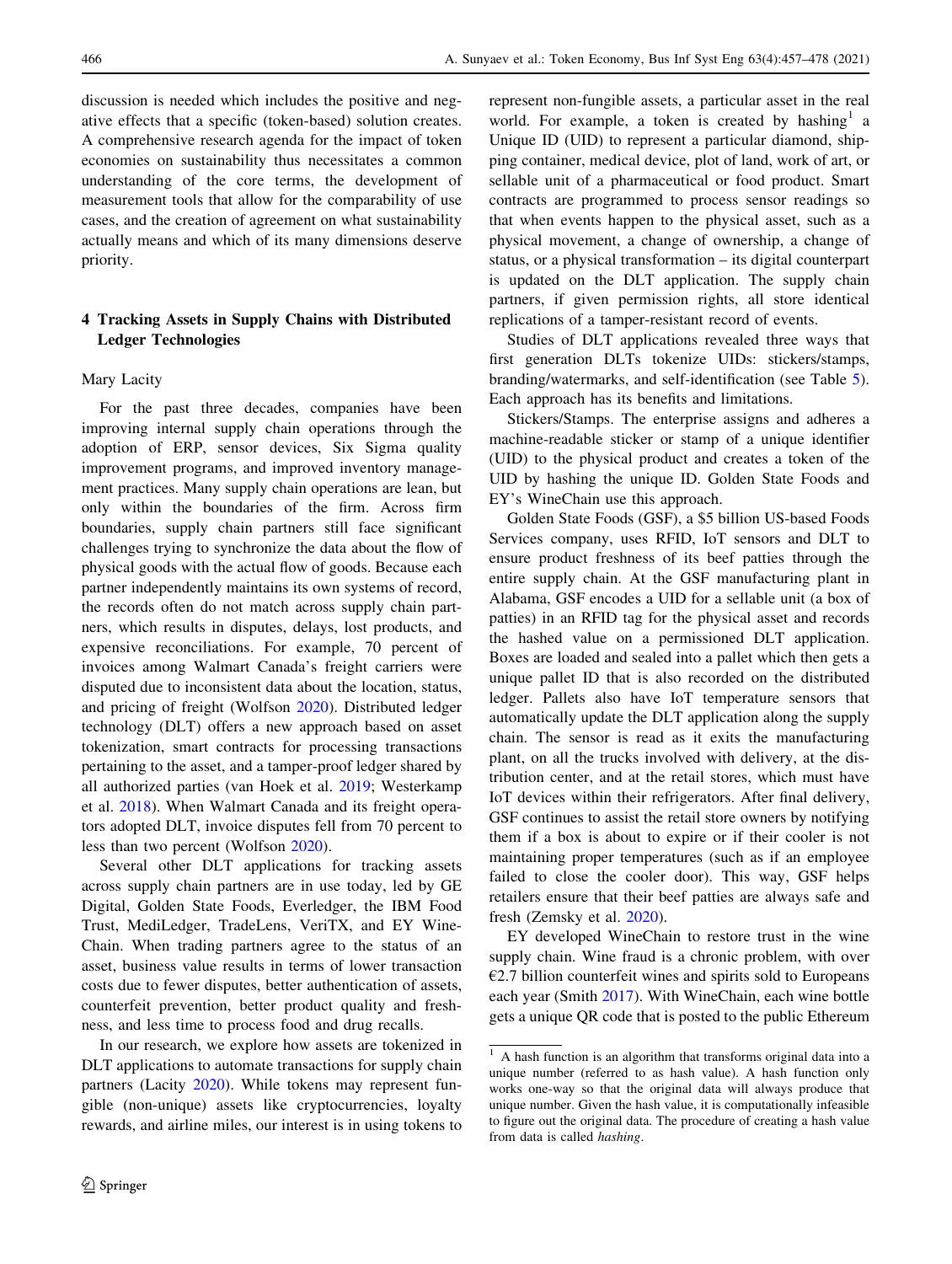| Description     | Stickers/stamps                                                                                                                     | Branding/watermarks                                                                           | Self-identification                                                                                                                                                       |
|-----------------|-------------------------------------------------------------------------------------------------------------------------------------|-----------------------------------------------------------------------------------------------|---------------------------------------------------------------------------------------------------------------------------------------------------------------------------|
| Examples        | The digital token represents a has value of a<br>UID that is adhered to the physical<br>product's packaging with a sticker or stamp | The digital token represents a<br>hash value of a UID embedded<br>within the physical product | The digital token represents a UID created by<br>scanning the physical properties of the asset.<br>Every time the physical asset is scanned, it<br>generates the same UID |
| <b>Benefits</b> | Golden State Foods and EY WineChain                                                                                                 | VeriTX                                                                                        | Everledger and VeriTX                                                                                                                                                     |
| Limitations     | Suitable for food and beverages. Low cost.<br>Ease of use                                                                           | Strong coupling of physical<br>and digital token                                              | Strong coupling of physical and digital token                                                                                                                             |

<span id="page-10-0"></span>Table 5 Three examples of ways to represent assets on DLTS based on Unique IDs

blockchain. Customers can scan the wine with their smartphone and get verification if the wine is legitimate. Wine producers, brokers, importers, wholesalers, distributors, and retailers rely on a private Ethereum blockchain to track the bottle as it moves through the supply chain. As of April 2020, 15 million bottles had been tokenized and more than 100 wineries participated (Lacity [2020](#page-20-0)).

Stickers and stamps are inexpensive and do not require specialized readers. However, de-coupling of a physical and digital counterpart may occur on a small scale, for example, if stickers are damaged or removed. Additionally, small scale counterfeits might occur, say by consuming a fine wine, re-using the wine bottle, and re-selling the fake, but the perpetrator would be caught if they tried to scale the solution; the winery still has chain of custody visibility and would be able to pinpoint the common source of repeated quality complaints, and identify this discrete point of failure in the process.

Branding/Watermarks. A physical product can be branded similar to a livestock branding or similar to watermarks embedded in paper money. With this method, the asset is assigned a UID and a machine-readable version of the UID is embedded into the physical product. The branding or watermark ensures the physical product is always properly identified. For now, this method only works for durable goods, not for food, beverages, or other liquids. $2$  VeriTX uses this approach.

VeriTX is a platform for decentralized manufacturing, where customers print parts where they need them, when they need them. Customers can buy tamper-resistant printing instructions from sellers on the platform. VeriTX explored a number of approaches to represent assets. One way was to embed a unique hash value as a ''watermark'' in the printed part that can be viewed with a camera on a smartphone. The hash value is permanently stored on the distributed ledger at the time of origin. Additionally, the DLT application will also store the part's every movement and every transfer of ownership, thus enabling the part to be tracked through the supply chain (Lacity [2020](#page-20-0)).

Self-Identification. With self-identification, the physical asset itself can serve as its own identifier for non-fungible assets. The physical asset is scanned to extract physical or chemical fingerprints to create a UID, which is then tokenized on a distributed ledger. Everledger and VeriTX use this approach.

Everledger tracks diamonds from mines to retail stores. Founded in 2015, Everledger aims to help stop ''blood diamonds'' diamonds mined to finance conflicts in such places as Sierra Leone, Liberia, Angola, and the Ivory Coast–by better tracking the warranties associated with fair trade practices established by the United Nations in 2003. Known as the ''Kimberly Process Certification'', the process requires sellers of rough and polished diamonds to insert a warranty declaration on invoices. Everledger creates a unique digital token of the physical diamond by specifying 40 metadata points using high resolution photographs. Over 1 million diamonds were represented on the ledger as of March 2017. Everledger has since expanded its business model to track and trace other valuable assets, such as gemstones, luxury goods, art, wine, e-recycling and antiquities (Lacity [2020\)](#page-20-0).

Returning to VeriTX, the company also creates a unique fingerprint based on 54,000 surface characteristics of the grain structure of the part. VeriTX tested the sensitivity of the UID by dropping parts on concrete floors, grinding them with handheld motors, and grit blasting them. The fingerprint was still identifiable even when only 3,700 unique surface features remained on the original part. This fingerprint is used both for identification and counterfeit mitigation.

The next generation of DTL applications for supply chains. The first generation of DTL applications presented here are effective in synchronizing the data about the flow of physical goods with the actual flow of goods, provided the sensor data is connected to the DTL application. So far, the synchronization and trading partner agreement on the

 $\frac{2}{3}$  There are several innovations under development to embed UIDs using nanotechnology into food, beverages, and medicines in the future. IBM calls these ultra-miniaturized cryptographic anchors (Prisco [2018\)](#page-20-0).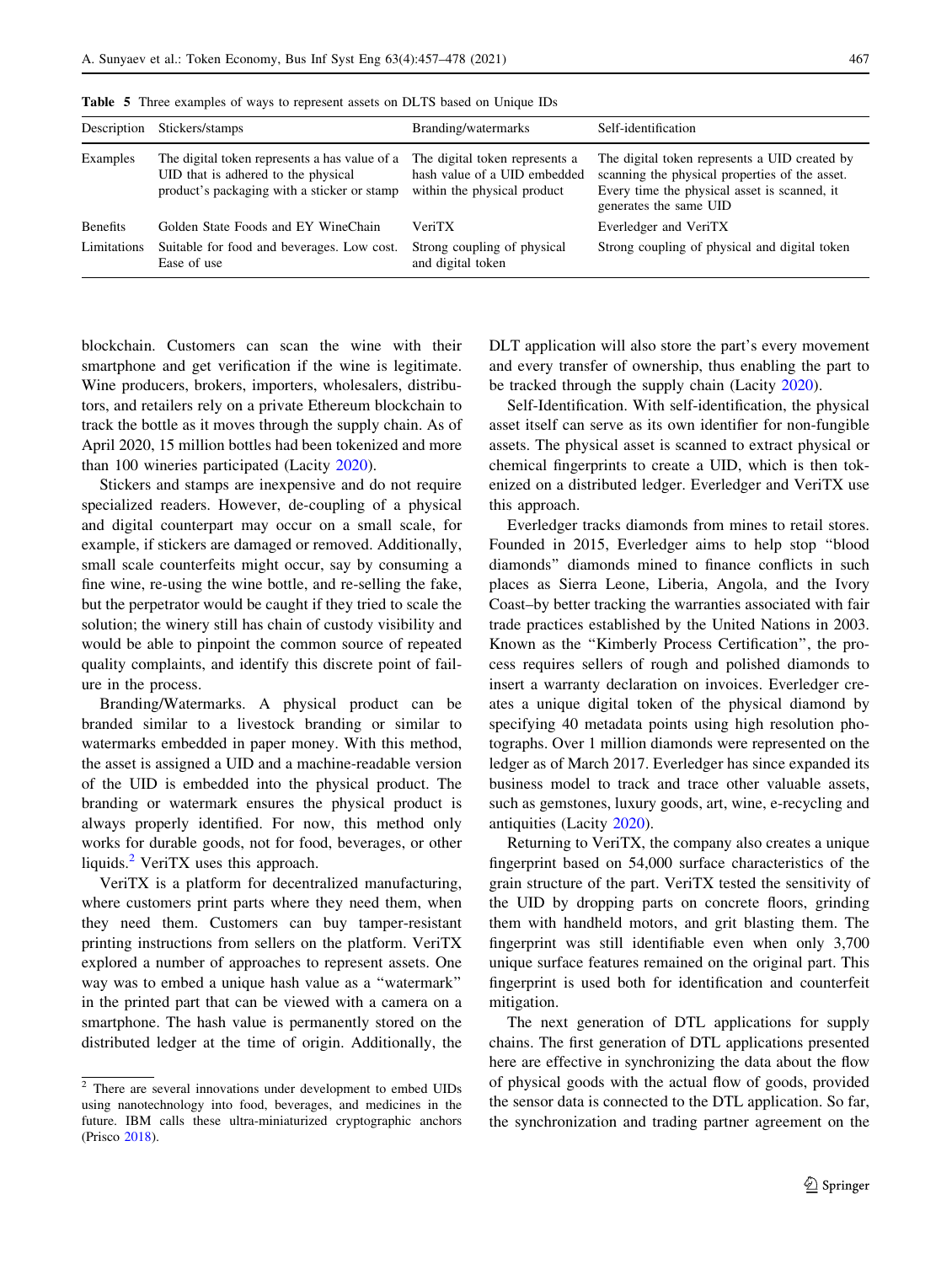status of an asset are mostly deterministic systems, i.e., relying on if–then-else rules encoded in smart contracts. Future DLT applications will gain more business value by including probabilistic data. For example, by estimating the probability that food is no longer safe to consume based on the number and duration of temperature excursions traced by IoT devices. Researchers and enterprises are exploring the use of machine learning to predict and prevent failures, schedule maintenance, and model ''what if'' scenarios for DLT applications (Bevilacqua et al. [2020](#page-19-0)). In addition to more technically focused research, more organizational research is needed. In our case studies, the selection of technologies and the coding and testing of application were between 20 and 30 percent of the effort. Up to 80 percent of the effort required trading partners to agree on data and event standards, shared governance models, intellectual property rights, and compliance assurance. Application lock-in was also a serious issue, which is why more research on interoperability is so critical (e.g., Kannengießer et al. [2020b](#page-20-0)). The overarching research question is, ''How can we apply these emerging DLTs to deliver business value?''.

# 5 Imagining a Decentralized Digital Economy: Less Concentration of Epistemic and Economic Power through DLT systems and Tokens?

#### Johann Kranz

Data is often regarded as the oil of the digital economy (e.g., Varian [2018\)](#page-21-0). Although the comparison is not quite accurate as oil is a private, exclusive good and data can be used simultaneously and multiple times by many entities without losing its value (i.e., non-rival use of data), the availability of both oil and data have brought about groundbreaking innovation and economic growth. Similar to oil in the beginning of the twentieth century, today an oligopoly of dominant firms is controlling access to data – the most valuable resource of our times. Based on their dominating positions in essential online service markets such as search, social networking, commerce, cloud computing, streaming or smart assistants, online service providers (OSPs) like Google, Apple, Facebook, Microsoft, or Amazon are amassing constantly growing amounts of data that their users provide wittingly or unwittingly (Easley et al. [2018](#page-19-0); Morey et al. [2015;](#page-20-0) Spiekermann and Korunovska [2017\)](#page-21-0).

The enormous amounts of proprietary and rich data on consumer behavior have served as the basis for dominant OSPs to expand in numerous online and offline markets (Autor et al. [2020\)](#page-19-0). In recent years, dominant OSPs could expand their economic and social power at a rapid pace by

exploiting the competitive edge which their proprietary data silos give them in data-driven innovation, especially in artificial intelligence (Berners-Lee [2018\)](#page-19-0). For competitors, these large, proprietary data silos have created a skewed level playing field by erecting high barriers for market entry, competition, and innovation (Haucap [2019](#page-19-0)).

Concentration of epistemic and economic power. An increasing number of academics, policymakers, and activists argue that the once free and open internet has been seized by a few dominant OSPs that cement their position by taking unfair advantage of their market power (Zuboff [2019](#page-21-0)). Based on investigations of the functioning of digital markets (e.g., House Judiciary Committee [2020](#page-19-0)), EU and U.S. policymakers accuse dominant OSPs of exploiting their gatekeeper power by dictating unreasonable terms to the marketplace, engaging in self-preferencing practices, using collected data of rivals' businesses for own commercial activities, and neutralizing emerging competition by so-called ''killer acquisitions''. Policymakers in the EU and the U.S. are expected to introduce new, ex-ante regulatory frameworks to constrain dominant players' potential scope for anticompetitive behaviors (e.g., EU's Digital Services Act) and have recently filed antitrust lawsuits against Google, Facebook, and Amazon.

But not only competition in digital markets is undermined by dominant OSPs, also individual privacy, agency, and eventually democratic principles are endangered by the economic logic of ''surveillance capitalism'' (Zuboff [2015](#page-21-0)). Dominant OSPs have created expansive digital ecosystems that consider user data as a free commodity based on which they sell in-depth psychological user profiles and are able to manipulate human behavior (Lanier [2013](#page-20-0); Zuboff [2019\)](#page-21-0). The proprietary data silos give OSPs a tremendous epistemic and economic power (Jones and Tonetti [2020;](#page-20-0) Mager and Kranz [2020](#page-20-0); Zuboff [2019](#page-21-0)). Epistemic power is based on the extreme knowledge asymmetries that occur because of dominant OSPs' exclusive access to huge amounts of rich behavioral data. Economic power accrues based on dominant OSPs' ability to leverage their epistemic advantage for improved and faster decision-making, data-driven innovation, and learning cycles.

Therefore, time is ripe to think about effective strategies which can mitigate epistemic and economic power of dominant OSPs beyond privacy and antitrust laws, but by design. An important part of the conversation on effective strategies focuses on shifting towards a more decentralized architecture of the digital economy (see Fig. [2\)](#page-12-0). DLT systems can enable this shift in two major ways.

Decentralized data storage systems. First, DLT can be an integral part of decentralized data storage solutions that allow for individual data controllership and the separation of data and service layers. Individual data controllership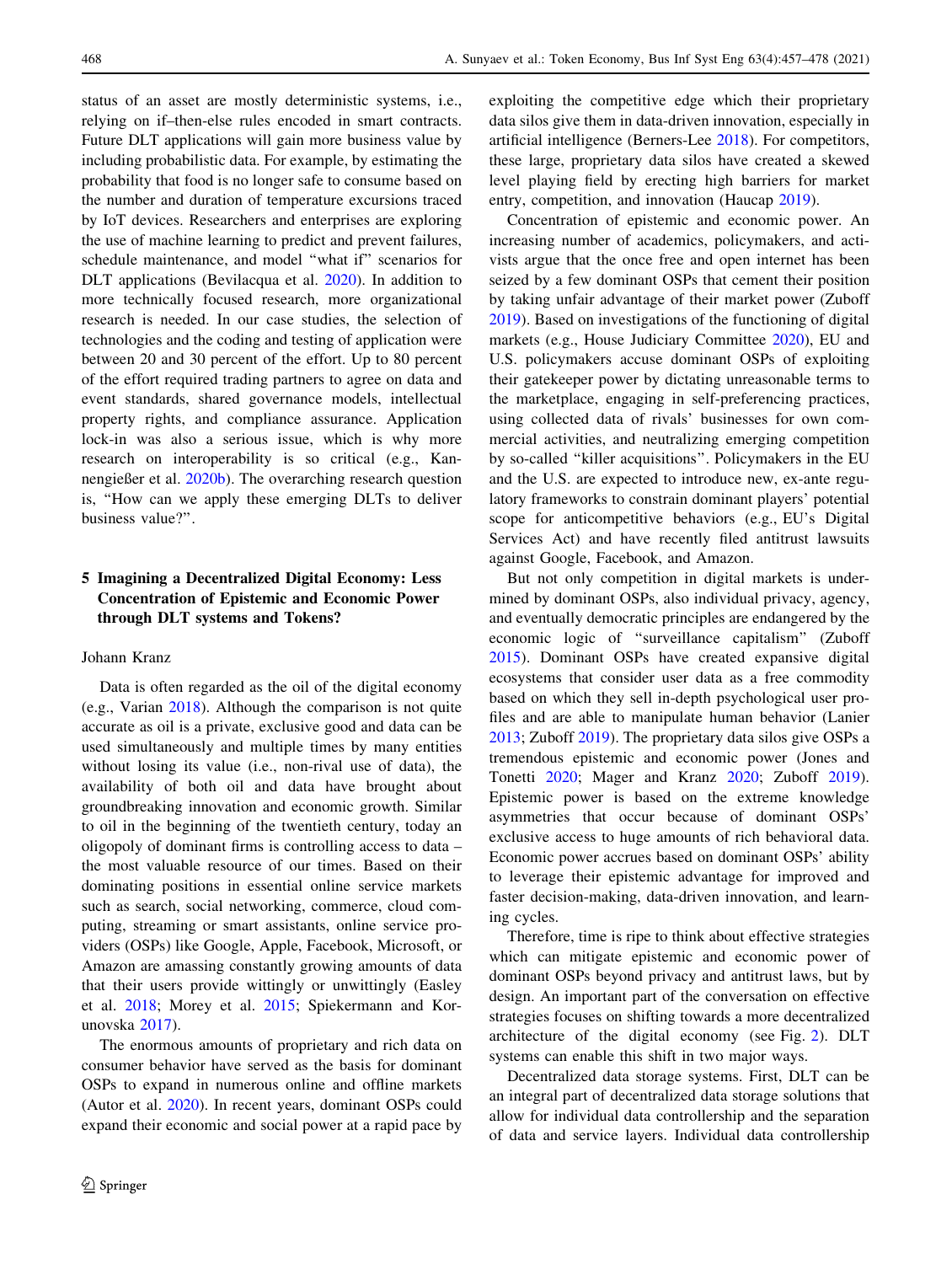<span id="page-12-0"></span>



enables users to manage, control, and track data access and usage of online services in a data repository controlled by users. Technically this can be done by using DLT systems for controlling data access and retrieving data stored decentrally on peer-to-peer, off-ledger storage systems such as the InterPlanetary File System (IPFS), Swarm, or Kademlia (Truong et al. [2019\)](#page-21-0). These decentralized storage solutions use distributed hash tables to store and retrieve data in a peer-to-peer network. User-controlled decentralized data storage enhances privacy by design as the hash codes needed to retrieve data is only known to users and thus can only be accessed or made accessible for other actors by individual users. Applying asymmetric encryption ensures that only intended actors can decrypt data. Furthermore, transparency increases for users because every time their data is accessed, this can be immutably recorded on underlying DLT systems.

In this technological setup, data management and controllership are uncoupled from service provision by design which could lead to more levelled playing fields in online service markets as users could more easily switch between services and ''multihome''. Thus, the power of network effects that frequently leads to ''winner-takes-it-all'' situations in the digital economy would be mitigated. Also, data would be more portable across services allowing competition to take place on the service level. Hence, the competitiveness of dominant market players' rivals would increase since competitive advantage gained by proprietary data silos would be rendered less important.

As the use of data is non-rival, the same data could be shared with or sold by users to multiple entities. This would create new opportunities for economic participation of users and unlock data for innovation. Individual data controllership promises social and economic gains as users can generate a better allocation of data property rights than data ownership by firms (Jones and Tonetti [2020\)](#page-20-0). Thus, more control of data property rights in the hands of users would lead to the unlocking of proprietary data silos, which facilitates a provision of data that is close to the social optimum (Jones and Tonetti [2020\)](#page-20-0).

Proposition 9 a, b: The uncoupling of data management and controllership from service provision will (a) decrease customer lock-in such that market concentration in online service markets will decrease and (b) lead to social and economic gains through an improved usage of data resources.

Decentralized applications. Second, DLT systems can serve as the backbone of decentralized applications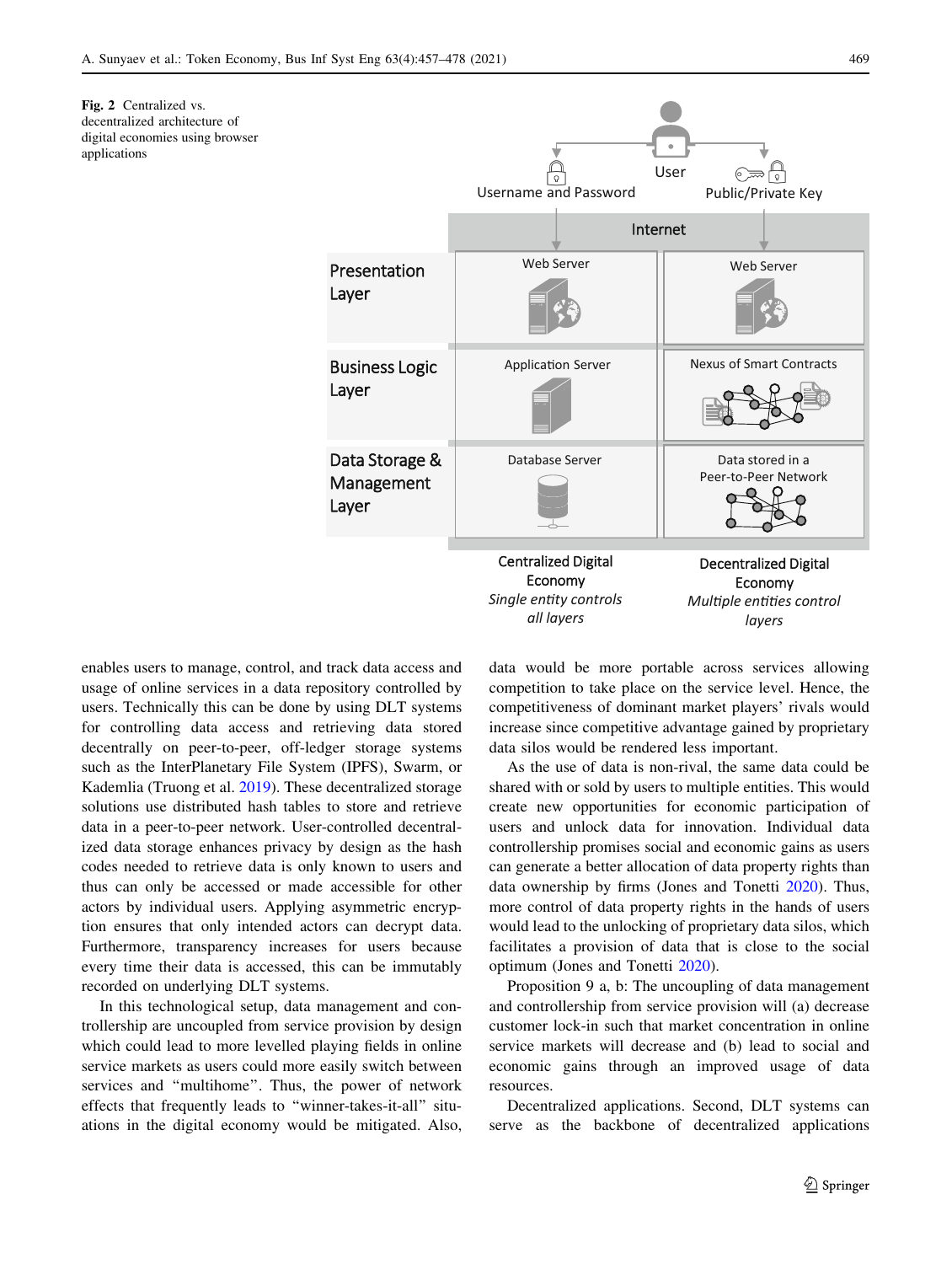(DApps) such as the social network Steemit or the rating service Yup. In contrast to the conventional backend of web applications, the backends of DApps build upon decentralized peer-to-peer networks such as Ethereum, TRON or EOS. These DLT systems are used to manage the applications' business logic via a nexus of modular services represented by smart contracts which are autonomously executed (Glaser [2017](#page-19-0)). The source code of smart contracts is stored in a subdirectory of a DLT system. If predefined conditions are met, the contract is automatically executed without human interference. Thus, instead of the dominant design of current centralized digital platforms in which a single entity controls data and information flows between all stakeholders, DApps reduce power and economic imbalances by design.

DApp providers often issue cryptographic tokens on their own or existing DLT systems – representations of assets or rights residing on a DLT system – with limited supply which users need to use the DApp (Kranz et al. [2019\)](#page-20-0). These tokens are used to build viable business models around DApps and to incentivize producers of complementary products and services, as well as users to buy and use the token. While different economic models of tokens exist, mostly these models are designed in such a way that token supply is restricted or dynamically adapted by DApp providers to ensure that the value of tokens rise with increasing demand for the DApp. Thus, the economic model of a DApp token is a key instrument to align all stakeholders' interests to focus on the shared goals of creating and maintaining a thriving and robust DApp ecosystem. Additional instruments to achieve the long-term sustainability of a DApp ecosystem and to incentivize stakeholders' contributions to the ecosystem are revenue sharing and participative governance mechanisms. These mechanisms allow to democratize the created value and decision rights, which enable new ways of organizing in the digital space such as cooperatives or decentralized autonomous organizations (DAOs; Beck et al. [2018](#page-19-0); Hsieh et al. [2018;](#page-19-0) Kollmann et al. [2020\)](#page-20-0).

Proposition 10 a, b: Increasing diffusion of DApps will lead to (a) enhanced economic and governance participation of stakeholders in the digital economy and (b) more decentralized, IS-enabled economic organizing.

As the token economy builds upon decentralized business logic and data layers, it may prove to be a promising alternative to the current centralized design of the digital economy which has created powerful oligopolies in essential online service markets. However, many challenges and open questions remain. First and foremost, we have not yet seen widespread adoption of DLT systems and DApps although its unique benefits and potential to transform markets are largely undisputed. But so are DLT systems' current weaknesses, such as a lack of interoperability, scalability, ease of use, and the energy thirst of proof-of-work consensus mechanisms which have to be addressed to overcome adoption barriers and make sensible use of DLT in the digital economy (Pedersen et al. [2019](#page-20-0)).

Proposition 11: Joint and balanced increases of DLT systems' interoperability, scalability, and ease of use, will spur adoption of DLT systems in the digital economy.

As the BISE/IS field has expertise in investigating and designing complex technological, economic, and social systems, I believe that we are in an excellent position and may even be obligated to shape a more competitive, innovative, and nondiscriminatory future digital economy. Thus, our community should become more involved in the increasing transdisciplinary academic efforts to develop solutions on how the concentration of epistemic and economic power in the digital economy can be attenuated. Also, our research needs to take a closer look at the unintended consequences and negative externalities of powerful gatekeepers' control of essential online services on competition, innovation, people, and societies (Constantinides et al. [2018;](#page-19-0) Easley et al. [2018\)](#page-19-0).

However, a decentralized digital economy enabled by DLT systems as delineated above is no panacea and only a possible design option towards a future digital economy that promotes innovation, respects privacy, and operates on a level playing field. Other market and technology designs or regulatory frameworks may emerge that prove more effective in correcting current market failures in the digital economy. Notwithstanding, our community is called upon to address the increasing social, political, and economic concerns of high economic and epistemic power in the hand of a couple of private, largely unregulated companies.

# 6 On Tokenization, Transaction Costs, Intermediaries, and Participation

#### Gilbert Fridgen

Let us assume that tokenization is nothing more than some cryptographic solution, replacing anything that would, in the past, have been certified on a more or less tamper-proof and unique piece of paper. This is a very technical definition that focuses only on the medium of storage: paper vs. a cryptographically secured, digital medium. This is also a definition that covers most–if not all–use cases of tokenization to date: cryptocurrencies that replace cash money, security tokens that replace paperbased securities, tokens that replace signed documents in business processes, tokens that replace paper tickets, and even verifiable credentials that can, e.g., replace paperbased passports, drivers' licenses, or university diplomas.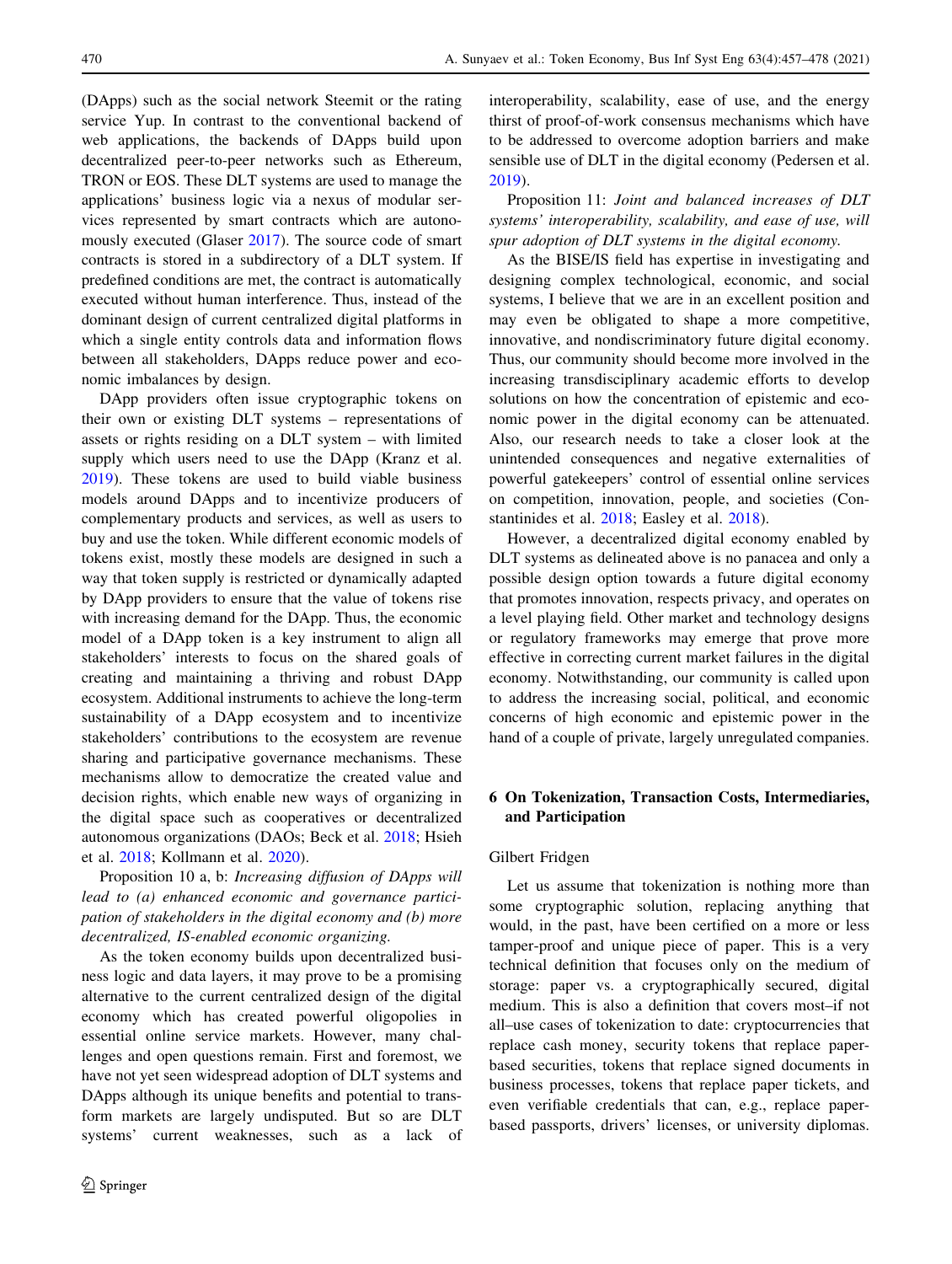Finally, this definition leaves it open, if tokens can or cannot feature scarcity, i.e., they can or cannot be duplicated. For example, uniqueness is an essential requirement for cryptocurrencies or security tokens but might be irrelevant to counterproductive for tokens used in business processes.

### 6.1 Tokenization and Transaction Costs

A major driver of tokenization represents the prospect of lowering transaction costs, which is similar to historic expectations for most digital technologies (Ciborra [1983](#page-19-0); Cordelia [2006\)](#page-19-0): The handling of a digital medium in general causes lower cost than the handling of paper during a transaction. It is worth noting that this also holds true for distributed ledgers: Presumed problems regarding their energy usage and thus cost are questionable (Sedlmeir et al. [2020\)](#page-20-0), especially as reduced paper handling might even lower resource usage in several use cases (e.g., Jensen et al. [2019\)](#page-20-0). However, according to public discussion, most hopes are especially set on the potential to avoid the transaction costs caused not by paper handling but by intermediaries.

Digital currencies, security tokens, digitally signed documents, digital tickets, and even verifiable credentials can, in principle, all be implemented without advanced cryptography but with the help of intermediaries. The banking system already provides for digital money transfers or custody without any tokenization. ''Login with'' offers by companies like Apple, Google, or Facebook already provide verifiable credentials.

However, all of these solutions rely on some degree of trust in intermediaries that take on the role of a TTP. Besides their operating cost, their proprietary solutions often lack interoperability from a technical or regulatory perspective. Competing intermediaries moreover will avoid integrating their respective solutions, which would lead to different incompatible standards. Finally, intermediaries build a business model that either directly or indirectly monetizes their role as a TTP (e.g., through fees or monetization of collected data). With the hope to replace TTPs by tokenization comes the hope to remove the costs of intermediaries.

Proposition 12: Market participants expect lower transaction costs in tokenized markets as tokenization replaces the role of trusted third parties and thus avoids the cost of intermediaries.

# 6.2 What Will Tokenization Mean for Intermediaries?

For the traditional financial sector, already Allen and Santomero [\(1997](#page-19-0), p. 1462) suggest that the ''emphasis on the role of intermediaries as reducing the frictions of

transaction costs […] is too strong.'' They further outline that ''reducing participation costs, which are the costs of learning about effectively using markets as well as participating in them on a day-to-day basis'' is ''an important service provided by these firms''. As they see it, a major role of financial intermediaries is to help customers to ''deal with the increasingly complex maze of financial instruments and markets''. Coming from the finance discipline, they especially point to mutual funds as one means to reach this goal. As of today, financial service providers could, however, also reach this goal by offering services to their customers that use modern IT, for example, data analytics to identify investment opportunities that match consumers' needs. Intermediaries' role of enabling consumers to participate thus does not depend on the role of being a TTP. Intermediaries' role of enabling consumers to participate is moreover unlikely to vanish with tokenization.

Proposition 13: Despite the vanishing need for a trusted third party, intermediaries will retain an important market role.

Lowered transaction costs might even enable use cases that were costly and cumbersome to implement using traditional means. In the financial sector, tokenization could increase the granularity of tradeable investment products. With tokenization, financial markets could evolve from trading stocks of a whole company (e.g., car manufacturer) to investing into individual projects (e.g., electric vehicle division) or even individual production machines (e.g., battery assembly). New market segments of investors could become interested in participating in financial markets, for example, when fans cannot only buy the stock of a publicly listed football club but can even directly co-fund the contracts of single players. In all these scenarios, we will need intermediaries that enable investors to participate, not only in terms of regulatory compliant market access but also to deal with the increasingly complex maze of tokenized financial instruments and markets.

# 6.3 From Managing Transactions to Enabling Participation

Future intermediaries need to determine, for example, adequate market prices through (sensor) data analytics around production machinery or football players. They will furthermore need to understand new market dynamics that come with utility tokens that are not only an object of investment but also a consumable means to run a service (Drasch et al. [2020\)](#page-19-0). Finally, it is possible to store valuables like gold or security papers in your own safe. However, many people will value the professional custody services of a specialized company—for digital and nondigital assets. Dan Schulman, president and CEO of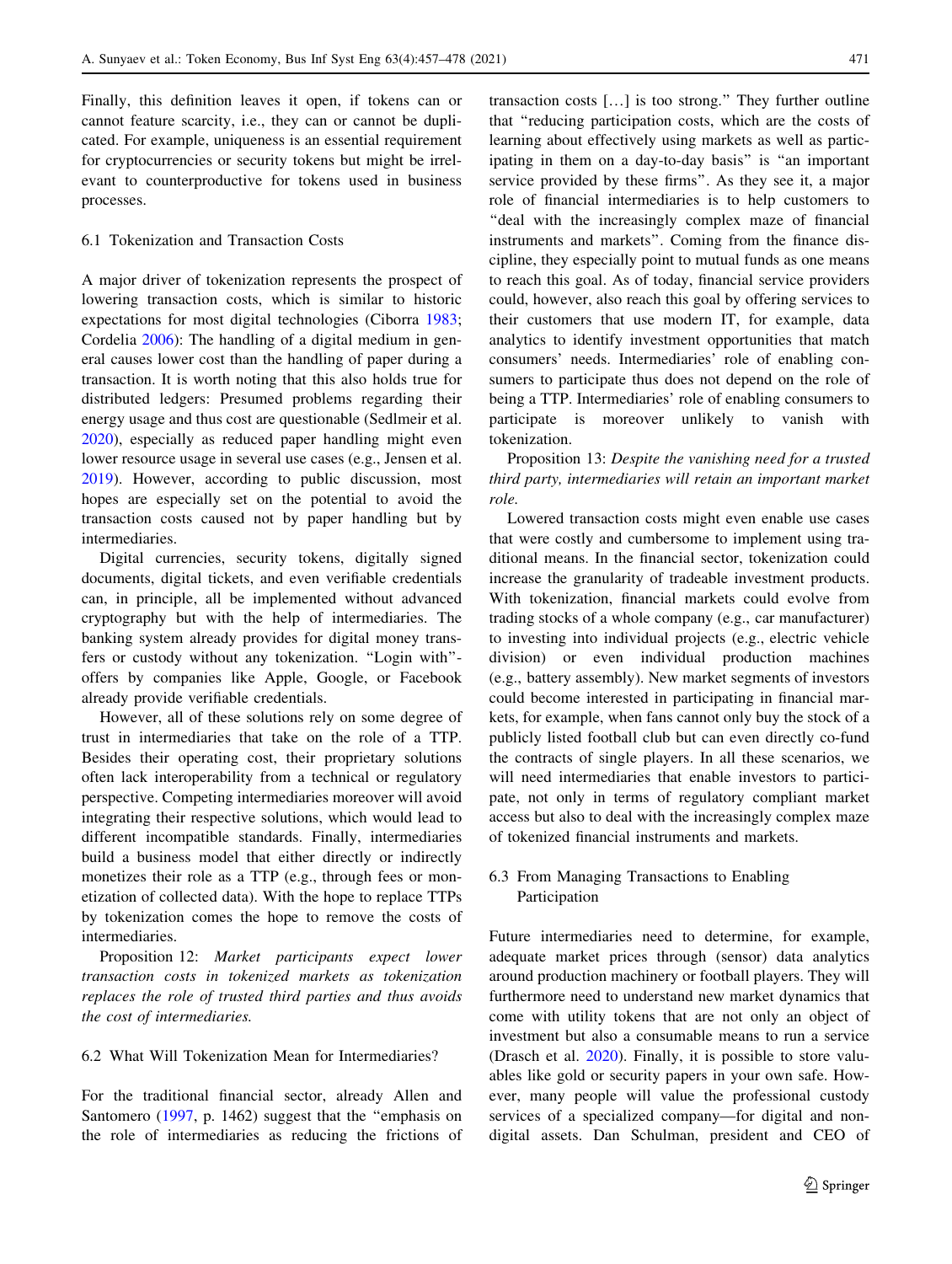PayPal, described their motivation to offer services around cryptocurrencies as ''the opportunity, and the responsibility, to help facilitate the understanding, redemption, and interoperability of these new instruments of exchange'' (PayPal [2020](#page-20-0)). Hereby, Schulman basically restates Allen's and Santomero's argument around intermediaries and participation (1997, p. 1462).

This look into the financial sector is, however, without loss of generality: Consumers will also need to store other kinds of tokens, for example, verifiable credentials for their passports, drivers' licenses, or university diplomas. Again, it would be technically possible for the users to store these on their personal devices. Still, functionalities like providing secure and easy-to-use backups or multi-device access could be business opportunities and, thus, new roles for intermediaries.

Proposition 14: Tokenization removes old but also creates new business opportunities for intermediaries, especially in enabling consumers to participate in the token economy.

Both the internet and the world-wide web were initially perceived to aim at decentralization (Mathew [2016\)](#page-20-0). The Mozilla Foundation's Internet Health Report (Mozilla Foundation [2019](#page-20-0), p. 98) criticizes, however, that ''the digital world is dominated by eight American and Chinese companies: Alphabet (Google's parent company), Alibaba, Amazon, Apple, Baidu, Facebook, Microsoft, and Tencent. These companies and their subsidiaries have outsized control over the internet.''

On the background of an originally decentralized character of the internet and its later centralization, we cannot be sure about the effects of tokenization. Reasons for the internet's centralization are presumably economies of scale (De Filippi and McCarthy [2012](#page-19-0)) and platform ecosystems (Tiwana [2014\)](#page-21-0). While tokenization promotes decentralization at first sight, it might as well lay the ground for new centralized business models. Are we sure that a token economy is not prone to economies of scale and the mechanisms of platform ecosystems? Tokenization will create another economic playing field for both, established players and newcomers in the online world – possibly leading to centralized market structures again.

Proposition 15: Tokenization will not create a decentralized internet economy.

To sum up, tokenization will further lower transaction costs. As intermediaries lose their role as trusted third parties, they need to refocus on market roles that benefit from the lower transaction costs. Facilitating market participation will be a promising role for intermediaries. This might again lead to centralized market structures.

Being successful in this environment and in the long run will require openness towards technical innovation and strategic foresight. Research in the BISE/IS field is in an ideal position to analyze in detail the market dynamics in various industries that face the effects of tokenization. The BISE/IS community can thus strongly support businesses in strategically positioning themselves in a token economy.

# 7 Tokenization in Financial Markets: Efficiency Gains and New Investment Opportunities

### Ulli Spankowski

Tokenization, from our point of view, describes the digital securitization of rights and goods via a distributed ledger. This allows for the transfer of existing financial products and the creation of new digital assets. In consequence, it enables a transformation process along all stages of the financial market value chain. A wide variety of rights and goods can be digitally securitized in tokens. Thereby, we at Börse Stuttgart distinguish three types of tokens: Payment tokens are digital means of payment that do not require a central entity and that have little or no additional functionality. Payment tokens include cryptocurrencies, such as Bitcoin or Ripple (XRP). Security tokens correspond to classic securities in their design in that they resemble stocks (Lambert et al. [2020\)](#page-20-0). Finally, utility tokens, like vouchers, grant access to services or goods of the respective issuer. The following sections describe three major opportunities regarding tokenization: direct investor access to exchanges, leaner clearing and settlement processes, and increase in investment opportunities.

# 7.1 Direct Investor Access to Exchanges Without Intermediaries

New globally and directly accessible marketplaces for tokens are emerging (e.g., tZERO, OpenFinance Network, Börse Stuttgart Digital Exchange). These marketplaces can serve as a secondary market for previously issued tokens. DLT takes over the tasks of brokers and guarantees the security and transparency of transactions. Institutional and private investors worldwide can connect directly to token marketplaces via customer-specific interfaces without brokers as TTPs and the associated costs. Depending on the legal framework, a marketplace can also provide processes for proving the identity of customers and measures to combat money laundering. Preliminary verification of available financial resources is unnecessary, as the exchange of money for tokens between buyer and seller can take place in near real-time. These aspects could make brokers as we know them today obsolete in the process chain.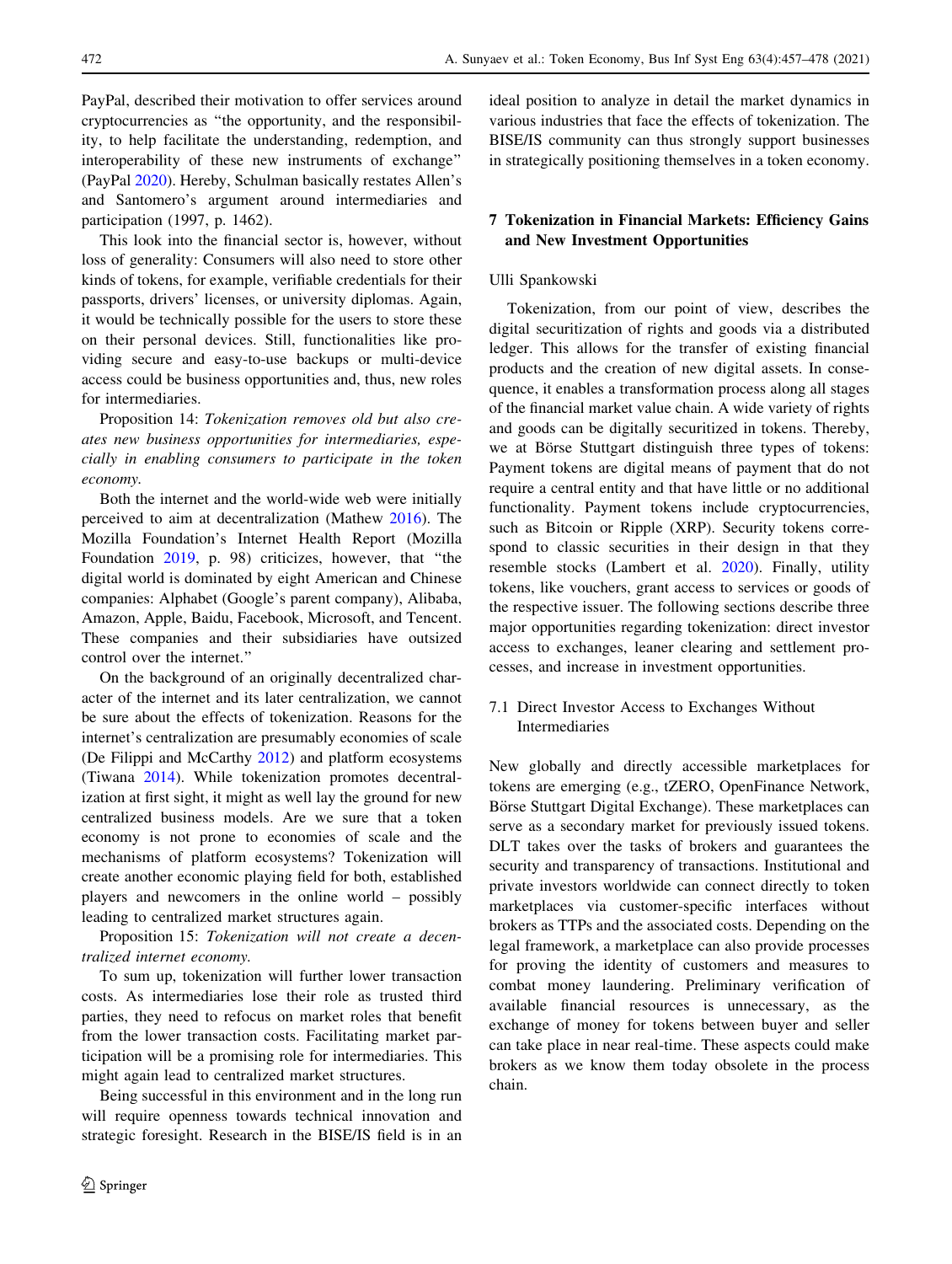#### 7.2 Leaner Clearing and Settlement Processes

Tokenization might help to break up established monopolies regarding settlement and custody of traditional securities trading and enable leaner processes. If the receivables, liabilities, and delivery obligations of market participants can be displayed and viewed at any time on the ledger, DLT could replace the clearing house and reduce settlement and counterparty risks. Clearing and transfer of tokens could be done almost in real time via the distributed ledger. In that case, a special custody instance would no longer be necessary for digital assets – everybody can take care of the custody of their tokens themselves if they wish. The DLT assuming the tasks of the clearing house and eliminating the need for a custody instance results in a leaner overall clearing and settlement process.

# 7.3 Increase in Investment Opportunities for (Private) Investors

In the future, the tokenization of assets could open completely new possibilities for (private) investors. For instance, tokenization might allow investments in fractions of real estate, in pieces of art, or direct investments in individual projects of companies. Tokenization may create liquid markets for previously illiquid assets and could offer investors secure access to investment opportunities that were previously not available to them.

Proposition 16 a, b: Tokenization will transform financial markets by (a) giving investors direct access to exchanges and assets, (b) streamlining the investment process, and (c) increasing investment opportunities.

However, there remain significant challenges that slow down the tokenization in financial markets. A major challenge regarding security tokens are regulatory uncertainties. As a digital equivalent of securities, security tokens are subject to capital market regulation. The various elements of the typical investment value chain, from issuance over trading to custody, fall under the extensive regulatory framework for equities, such as the Prospectus Regulation (PR), Markets in Financial Instruments Directive (MiFID II), Markets in Financial Instruments Regulation (MiFIR), and Central Securities Depositories Regulation (CSDR). The classification as regular securities results in trading and ad-hoc obligations, among other things (Blandin et al. [2019\)](#page-19-0). However, there still is no clear token taxonomy, especially regarding the regulation of hybrid token forms. Furthermore, other important regulatory foundations are missing to enable security tokens to exploit their potential as efficient, flexible and fungible digital assets (Nägele [2020\)](#page-20-0). While important legal aspects with regards to the trade and transfer of security tokens are still awaiting clarification, first issues have already been addressed

within the European Union. To foster innovation, the European Commission has proposed the DLT MTF Pilot Regime. This sandbox enables tokenization without necessarily applying all of the listed capital market frameworks in full. The implications of this sandbox for the final regulation of security tokens are not clear. On a national level, the German legislator, for instance, is working on security token regulation by gradually opening securities law to digital securities, with the digital global certificate joining the previously mandatory physical certificate. However, the so far considered new regulation, which is mainly applicable for digital bonds, might not be sufficient, since shares and other securities also would need to be considered in order for issuers and investors to gain access to the full range of financing and investment opportunities in the digital world.

To summarize, tokenization has a huge potential to transform the financial sector and to improve the investment process by reducing complexity and increasing investment opportunities. However, to realize this potential, regulators will need to address a number of existing regulatory ambiguities, such as uncertainties around token taxonomy and the implications of regulatory pilot regimes.

# 8 Tokenization: Opportunities and Challenges for the Automotive Industry

#### André Luckow

The automotive value chain is highly complex and comprises many participants, e.g., suppliers, logistic companies, and dealers. Complexity arises from many sources, for example, the need to integrate thousands of hardware and software components across multilayer supply chains. Besides customer demands for highly personalized products and details about the sources of product components, ensuring safety, quality, and environmental standards increase the complexity of supply chain management. Supply chain transparency refers to practices that improve the availability and quality of data along the supply chain enabling the described capabilities. Simultaneously, supply chain transparency is crucial for agility and resilience (e.g., the ability to quickly respond to demand changes). Increasingly linear supply chains evolve toward more flexible business ecosystems supported by information technologies that can respond to the new business needs.

Tokenization is an important mechanism to establish business ecosystems in the automotive value chain (e.g., for supply chains). Tokens can provide trusted, verifiable information that can be used in cross-organizational processes and replace the existing paper-based processes. An automotive supply chain can involve ten thousands of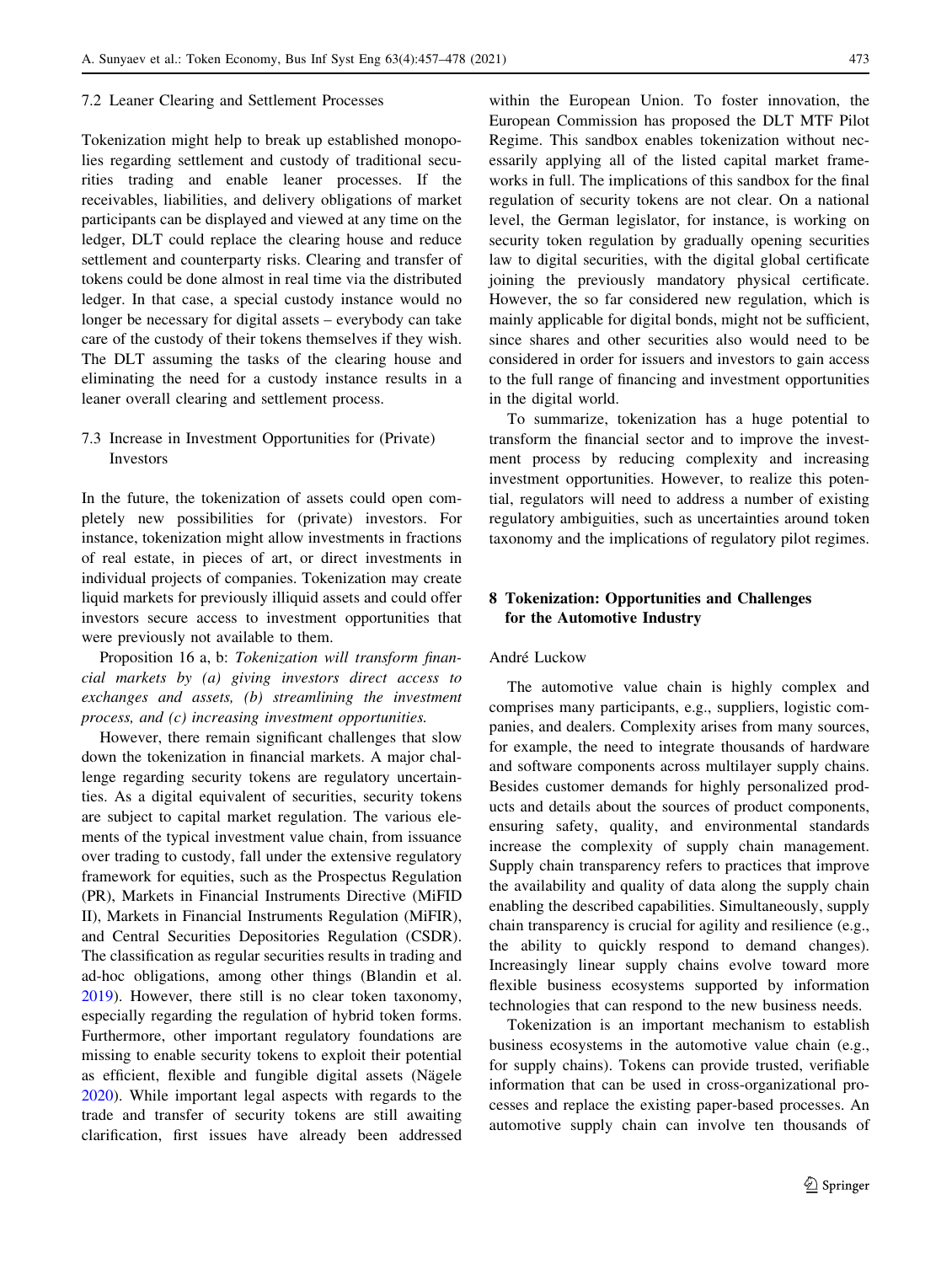partners globally distributed across multiple tiers. This complexity of direct and indirect business relationships results in manifold opportunities for tokenization, including the exchange of product and logistic data, proof of origins, and custom processing.

Tokenization offers the means to establish verifiable and trustworthy artifacts, such as documents and certificates, and share it across ecosystems (c.f. Section 6). Further, tokenization can increase the attractiveness of ecosystems by lowering the entry barriers for participants (e.g., suppliers and logistic companies) and reduce the transaction costs (Laurent et al. [2020](#page-20-0)). Tokenization allows the augmentation of the physical and digital world. For supply chain transparency, non-fungible assets (Lacity [2020\)](#page-20-0) are of particular interest (e.g., the representation of physical vehicle sub-components, components, and parts via a unique digital identifier). DLT is an essential technology allowing to track tokens, share data, automate processes, and facilitate the trading of tokenized assets. However, to successfully instantiate a token economy, technological, standardization, and governance aspects must be considered.

### 8.1 Evolution of the Automotive Industry

The automotive industry has traditionally evolved as a vertically integrated value chain rooted in need to integrate every aspect of the process for mass production and to become an economy of scale. However, since the 1930s, the automotive industry's degree of vertical integration declined and the automotive industry evolved toward a more decoupled, decentralized business network (Langlois and Robertson [1989](#page-20-0)). Coase ([1937\)](#page-19-0) contrasts the difference between markets, where a pricing mechanism governs resource allocation, and firms, in which the entrepreneur and managers coordinate production. Firms remove the friction of complicated market structures and, thus, reduce transaction costs. A firm emerges when coordination can be done more efficiently in a central organization. The balance between centralization and decentralization is continuously evolving as technologies (e.g., DLT) reduce coordination overheads, and customer needs and organizations change. For example, the four ACES trends (i.e., autonomous, connected, electric, and services; Holland-Letz et al. [2018\)](#page-19-0) impact the automotive industry leading to reconsiderations of vertical integration, particularly concerning the software (Fletcher et al. [2018\)](#page-19-0), data, and energy storage. In other areas, token-based ecosystems may allow for more flexible and decentralized automotive value chains (e.g., for commodity parts).

This dynamic, unpredictable landscape of varying relationships between partners in the automotive value chain led toward the rise of business ecosystems that provide some coordination and reduce the transaction costs compared to markets (Pidun et al. [2019](#page-20-0)).

#### 8.2 Tokenization in the Automotive Value Chain

Automotive supply chain networks are vast and involve many partners distributed across the globe. At the same time, there are many manual and paper-based processes hindering efficient cross-organizational collaboration. To address these challenges, we evaluate tokenization and DLT regarding their usage across the entire automotive value chain, including supply chain management, logistics, and vehicle-related services (e.g., driver license verification or charging services; Garrido et al. [2020;](#page-19-0) Gudymenko et al. [2020](#page-19-0)).

In the following, we focus on the challenge of supply chain transparency. Because of their complexity, supply chain networks often lack transparency and trust. Keeping track of all components, materials, orders, and locations is challenging. As described by Lacity (see Sect. 4), due to the many stakeholders and systems managed by these stakeholders involved, no global view of all data exists. In case of issues, this typically leads to highly manual and error-prone reconciliation processes.

To address these challenges, we developed Partchain (Miehle et al. [2019](#page-20-0)), a system for enhancing vehicle components' and materials' traceability within complex international supply chain networks. The objective of Partchain is to enhance supply chain visibility and ensuring the authenticity of every component. Partchain uses distributed ledger technologies, in particular Hyperledger Fabric, and can be deployed on different infrastructures. While traditional supply chain systems shield data between the different parties, Partchain provides a unified way to share and verify data.

As described by Lacity (see Sect. 4), tokenization requires UIDs for representing physical assets as non-fungible tokens. A challenge is the definition and standardization of the UID format trading of the versatility of the key, for example, by using a natural key, a synthetic key, or a composite key. A natural key is based on attributes that exist in the real world and allows for easier process integration because it contains critical identifying information that can be used without further queries. In Partchain, we utilize synthetic UIDs generated from the hash values from individual components' serial numbers. The UIDs are associated with other meta-data, such as the manufacturing date and location of the asset.

Initially, we focus on the traceability of original components to reduce the manipulation risk and fraud and improve the diagnostics of part issues. We utilize flexible and extensible data models that allow the tracking of complex hierarchical component data. Generated tokens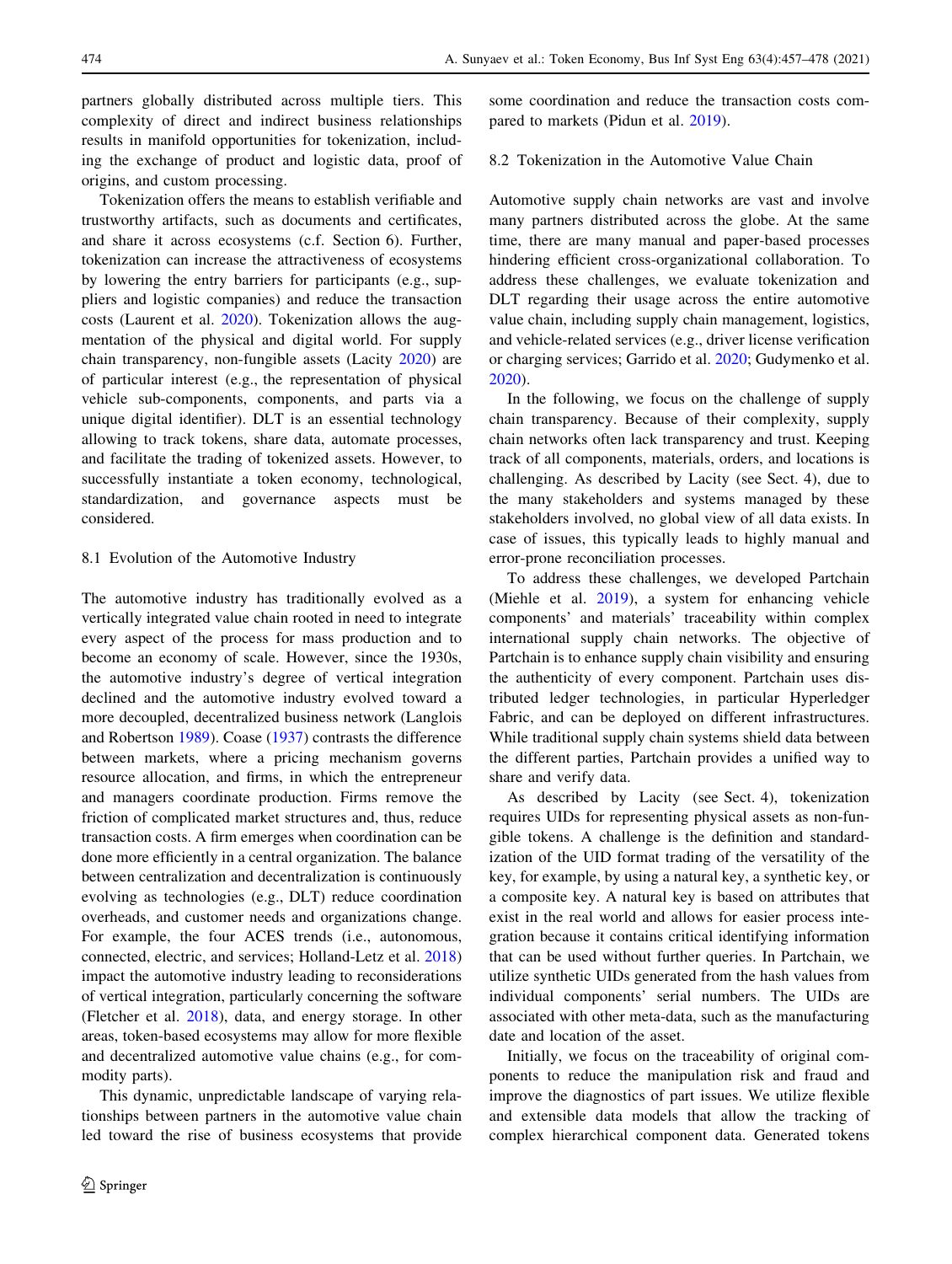are passed on from partner to partner, including the OEM in the final stage. Every participant in the system can generates a new component tokens (i.e., a record for describing component attributes, in particular serial number, manufacturer, location, and data). Component tokens reference all components that were used for assembling the component.

An important requirement is the ability to authorize access to the data. For example, it is essential that only the data owner can control access to the data she provided on a very fine-grained level. For this purpose, we utilize Hyperledger Fabric's private data collections. Currently, access to a record is only granted to immediate neighbors in the value chain.

In the future, Partchain can be extended to support traceability and full transparency for raw materials from mine to factory. For example, materials like cobalt or wolframite often originate from sources in developing countries, making it difficult to monitor, for example, working conditions, quality, and standards. As supply chains involve many intermediaries, tracking and verifying origins of all components is challenging and prone to fraud. To digitize the existing practice of paper-based proofs, the ability to create digital tamper-resistant proofs (e.g., certificates) plays an essential role. To support this use case correctly, self-identification methods, such as chemical fingerprints, are critical building blocks (see Sect. 4).

#### 8.3 Practical Implications and Challenges

The number of use cases and opportunities in the automotive realm for tokenization is vast. However, there are significant technological and business challenges that hinder the uptake of this technology. First, IT systems are still designed for end-to-end, vertical processes, and not business ecosystems. In practice, this often means complex onboarding processes and many one-to-one instead of network transactions. With the availability of clouds and distributed ledger technologies, the technological means to digitize and optimize the automotive value chain are readily available. While we demonstrated the scalability and maturity of distributed ledgers (Sedlmeier et al. [2021](#page-20-0)), various challenges remain, including the technological integration of distributed ledgers with the legacy systems of individual partners, standardization of data formats and protocols, finding and implementing balanced incentives that encourage participation in and governance of the ecosystem.

Proposition 17: To successfully establish token ecosystems, a holistic consideration of business models, technology standards, and governance is required.

While systems, such as Partchain, demonstrated the suitability of distributed ledgers for securely exchanging

and verifying components' data, they still need to show their ecosystems' viability. A first critical maturity level is achieved by establishing a digital token for assets. This can provide the technological basis for the digitization of additional value streams in the future. However, achieving a critical mass of partners and activities is challenging; the initial costs for technological integration, lack of standards, governance, operating, and business models slow the adoption. Balancing the needs of ecosystem participants and users, technology providers, and governance entities is challenging and requires the reconciliation of competing interests. Finding the right incentive models that work across the partner ecosystem, thus, often requires intensive experimentation.

While the long-term and strategic benefits of tokenbased ecosystems are apparent, creating ecosystems is challenging in practice. While online service providers can easily pursue platform-based business models (see - Sect. 5), blueprints for decentral ecosystems do not exist. Often, platform providers can subsidize the initial use and adoption of the platform. After establishing a network effect, the platform provider can monetize its user base by facilitating and controlling supply and demand (Hein et al. [2020](#page-19-0)).

In decentralized ecosystems, incentive structures are more complicated. Conflicting interests, long standardization and governance processes often slow down the creation of vibrant ecosystems. A successful approach requires the confluence of the use case, standards, technology, and governance model. Thus, it is critical to define an appropriate tactical approach for incrementally working towards ecosystems and adapting, if necessary. It is instrumental to develop the ecosystem in a business-centric way and to emphasize shared benefits of all participants, ensuring that the token-based ecosystem continuously moves forward.

Open Access This article is licensed under a Creative Commons Attribution 4.0 International License, which permits use, sharing, adaptation, distribution and reproduction in any medium or format, as long as you give appropriate credit to the original author(s) and the source, provide a link to the Creative Commons licence, and indicate if changes were made. The images or other third party material in this article are included in the article's Creative Commons licence, unless indicated otherwise in a credit line to the material. If material is not included in the article's Creative Commons licence and your intended use is not permitted by statutory regulation or exceeds the permitted use, you will need to obtain permission directly from the copyright holder. To view a copy of this licence, visit [http://creativecommons.](http://creativecommons.org/licenses/by/4.0/) [org/licenses/by/4.0/.](http://creativecommons.org/licenses/by/4.0/)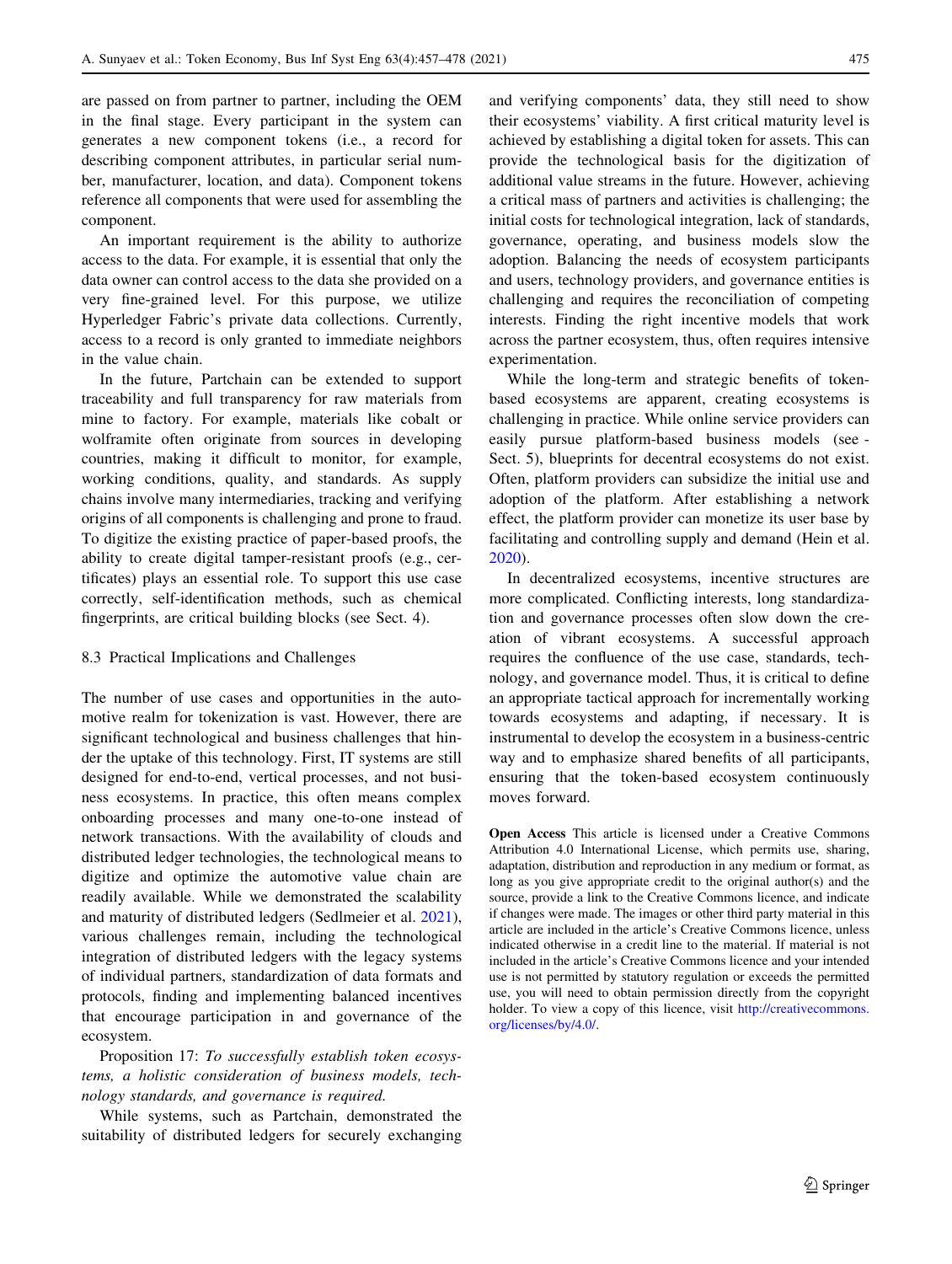#### <span id="page-19-0"></span>References

- Allen F, Santomero AM (1997) The theory of financial intermediation. J Bank Finance 21(11):1461–1485. [https://doi.org/10.](https://doi.org/10.1016/S0378-4266(97)00032-0) [1016/S0378-4266\(97\)00032-0](https://doi.org/10.1016/S0378-4266(97)00032-0)
- Ammous S (2018) The Bitcoin standard: the decentralized alternative to central banking. Wiley, Hoboken
- Arthur WB (1983) On competing technologies and historical small events: the dynamics of choice under increasing returns. IIASA, Laxenburg, pp 83–90
- Arthur WB (1989) Competing technologies, increasing returns, and lock-in by historical events. Econ J 99(394):116–131
- Autor D, Dorn D, Katz LF, Patterson C, Van Reenen J (2020) The fall of the labor share and the rise of superstar firms. Q J Econ 135(2):645–709
- Back A, Corallo M, Dashjr L, Friedenbach M, Maxwell G, Miller A, Poelstra A, Timón J, Wuille P (2014) Enabling blockchain innovations with pegged sidechains. [https://www.blockstream.](https://www.blockstream.com/sidechains.pdf) [com/sidechains.pdf.](https://www.blockstream.com/sidechains.pdf) Accessed 17 Nov 2020
- Beck R (2007) The network (ed) economy: the nature, adoption and diffusion of communication standards. Springer, Heidelberg
- Beck R, Müller-Bloch C, King JL (2018) Governance in the blockchain economy: a framework and research agenda. J Assoc Inf Syst 19:1020–1034
- Benlian A, Kettinger WJ, Sunyaev A, Winkler TJ (2018) Special section: The transformative value of cloud computing: a decoupling, platformization, and recombination theoretical framework. J Manag Inf Syst 35(3):719–739. [https://doi.org/10.](https://doi.org/10.1080/07421222.2018.1481634) [1080/07421222.2018.1481634](https://doi.org/10.1080/07421222.2018.1481634)
- Berners-Lee T (2018) The web is under threat. Join us and fight for it. World Wide Web Foundation. [https://webfoundation.org/2018/](https://webfoundation.org/2018/03/web-birthday-29/) [03/web-birthday-29/.](https://webfoundation.org/2018/03/web-birthday-29/) Accessed 11 Dec 2020
- Bevilacqua M, Bottani E, Ciarapica FE, Costantino F, Di Donato L, Ferraro A, Mazzuto G, Monteriù A, Nardini G, Ortenzi M, Paroncini M, Pirozzi M, Prist M, Quatrini E, Tronci M, Vignali G (2020) Digital twin reference model development to prevent operators' risk in process plants. Sustainability 12(3):1088. <https://doi.org/10.3390/su12031088>
- Blandin A, Cloots A. S, Hussain H, Rauchs M, Saleuddin R, Allen JG, Zhang BZ, Cloud K (2019) Global cryptoasset regulatory landscape study. University of Cambridge Faculty of Law Research Paper (23). https/[/www.jbs.cam.ac.uk/wp-content/](http://www.jbs.cam.ac.uk/wp-content/uploads/2020/08/2019-04-ccaf-global-cryptoasset-regulatory-landscape-study.pdf) [uploads/2020/08/2019-04-ccaf-global-cryptoasset-regulatory](http://www.jbs.cam.ac.uk/wp-content/uploads/2020/08/2019-04-ccaf-global-cryptoasset-regulatory-landscape-study.pdf)[landscape-study.pdf](http://www.jbs.cam.ac.uk/wp-content/uploads/2020/08/2019-04-ccaf-global-cryptoasset-regulatory-landscape-study.pdf). Accessed 20 Oct 2020
- Buchanan JM (1965) An economic theory of clubs. Economica 32(125):1–14
- Ceci SJ, Kain EL (1982) Jumping on the bandwagon with the underdog: the impact of attitude polls on polling behavior. Public Opin Q 46(2):228–242
- Choi JP (1997) Herd behavior, the ''penguin effect,'' and the suppression of informational diffusion: an analysis of informational externalities and payoff interdependency. Rand J Econ 28(3):407–425. <https://doi.org/10.2307/2556022>
- Choi S-Y, Stahl DO, Whinston AB (1997) The economics of electronic commerce. Macmillan, Indianapolis
- Ciborra CU (1983) Markets, bureaucracies and groups in the information society. Inf Econ Policy 1(2):145–160. [https://doi.](https://doi.org/10.1016/0167-6245(83)90024-0) [org/10.1016/0167-6245\(83\)90024-0](https://doi.org/10.1016/0167-6245(83)90024-0)
- Coase RH (1937) The nature of the firm. Economica 4(16):386–405. <https://doi.org/10.1111/j.1468-0335.1937.tb00002.x>
- Constantinides P, Henfridsson O, Parker GG (2018) Introduction Platforms and infrastructures in the digital age. Inf Syst Res 29(2):381–400. <https://doi.org/10.1287/isre.2018.0794>
- Conway D, Garimella K (2020) Enhancing trust in business ecosystems with blockchain technology. IEEE Eng Manag Rev 48(1):24–30. <https://doi.org/10.1109/EMR.2020.2970387>
- Cordelia A (2006) Transaction costs and information systems: does IT add up? J Inf Technol 21(3):195–202. [https://doi.org/10.1057/](https://doi.org/10.1057/palgrave.jit.2000066) [palgrave.jit.2000066](https://doi.org/10.1057/palgrave.jit.2000066)
- Daly HE, Cobb JB (1989) For the common good: redirecting the economy toward community, the environment, and a sustainable future. Beacon Press, Boston
- De Filippi P, McCarthy S (2012) Cloud computing: centralization and data sovereignty. Europ J Law Technol 3(2):1–18
- Deng L, Chen H, Zeng J, Zhang L-J (2018) Research on cross-chain technology based on sidechain and hash-locking. In: Liu S et al (eds) International conference on edge computing. Springer, Cham, pp 144–151
- Drasch BJ, Fridgen G, Manner-Romberg T, Nolting FM, Radszuwill S (2020) The token's secret: the two-faced financial incentive of the token economy. Electron Mark 30(3):557–567. [https://doi.](https://doi.org/10.1007/s12525-020-00412-9) [org/10.1007/s12525-020-00412-9](https://doi.org/10.1007/s12525-020-00412-9)
- Easley RF, Guo H, Krämer J (2018) Research commentary—from net neutrality to data neutrality: a techno-economic framework and research agenda. Inf Syst Res 29: 253–272. [https://doi.org/10.](https://doi.org/10.1287/isre.2017.0740) [1287/isre.2017.0740](https://doi.org/10.1287/isre.2017.0740)
- Economides N, Himmelberg C (1995) Critical mass and network evolution in telecommunications. In: Toward a competitive telecommunications industry: selected papers from the 1994 telecommunications policy research conference, University of Maryland, College Park, pp 47–63
- Fletcher R, Mahindroo A, Santhanam N, Tschiesner A (2018) The case for an end-to-end automotive-software platform. [https://](https://www.mckinsey.com/industries/automotive-and-assembly/our-insights/the-case-for-an-end-to-end-automotive-software-platform) [www.mckinsey.com/industries/automotive-and-assembly/our](https://www.mckinsey.com/industries/automotive-and-assembly/our-insights/the-case-for-an-end-to-end-automotive-software-platform)[insights/the-case-for-an-end-to-end-automotive-software-plat](https://www.mckinsey.com/industries/automotive-and-assembly/our-insights/the-case-for-an-end-to-end-automotive-software-platform) [form.](https://www.mckinsey.com/industries/automotive-and-assembly/our-insights/the-case-for-an-end-to-end-automotive-software-platform) Accessed 15 Oct 2020
- Garrido GM, Miehle D, Luckow A, Matthes F (2020) A blockchainbased flexibility market platform for EV fleets. In: 2020 Clemson University power systems conference (PSC), pp 1–8
- Glaser A (2017) Unmaking the bomb: verifying limits on the stockpiles of nuclear weapons. In: AIP conference proceedings, vol 1898. https://doi.org/<https://doi.org/10.1063/1.5009211>
- Gudymenko I, Khalid A, Siddiqui H, Idrees M, Clauß S, Luckow A, Bolsinger M, Miehle D (2020) Privacy-preserving blockchainbased systems for car sharing leveraging zero-knowledge protocols. In: 2020 IEEE international conference on decentralized applications and infrastructures (DAPPS), pp 114–119
- Haucap J (2019) Competition and competition policy in a data-driven economy. Intereconomics 54:201–208. [https://doi.org/10.1007/](https://doi.org/10.1007/s10272-019-0825-0) [s10272-019-0825-0](https://doi.org/10.1007/s10272-019-0825-0)
- Hein A, Schreieck M, Riasanow T, Setzke DS, Wiesche M, Böhm M, Krcmar H (2020) Digital platform ecosystems. Electron Mark 30(1):87–98. <https://doi.org/10.1007/s12525-019-00377-4>
- Herlihy M (2018) Atomic cross-chain swaps. In: 2018 ACM symposium on principles of distributed computing, pp 245–254
- van Hoek R, Fugate B, Davletshin M, Waller MA (2019) Integrating blockchain into supply chain management: a toolkit for practical implementation. Kogan Page, London
- Holland-Letz D, Kässer M, Müller T, Tschiesner A (2018) Profiling tomorrow's trendsetting car buyers. [https://www.mckinsey.com/](https://www.mckinsey.com/industries/automotive-and-assembly/our-insights/profiling-tomorrows-trendsetting-car-buyers) [industries/automotive-and-assembly/our-insights/profiling-tomor](https://www.mckinsey.com/industries/automotive-and-assembly/our-insights/profiling-tomorrows-trendsetting-car-buyers) [rows-trendsetting-car-buyers](https://www.mckinsey.com/industries/automotive-and-assembly/our-insights/profiling-tomorrows-trendsetting-car-buyers). Accessed 30 Nov 2020
- House Judiciary Committee (2020) Investigation of competition in digital markets. [https://judiciary.house.gov/uploadedfiles/compe](https://judiciary.house.gov/uploadedfiles/competition_in_digital_markets.pdf) [tition\\_in\\_digital\\_markets.pdf.](https://judiciary.house.gov/uploadedfiles/competition_in_digital_markets.pdf) Accessed 7 Oct 2020
- Hsieh Y-Y, Vergne J-P, Anderson P, Lakhani K, Reitzig M (2018) Bitcoin and the rise of decentralized autonomous organizations. J Org Design 7(14):1–16. [https://doi.org/10.1186/s41469-018-](https://doi.org/10.1186/s41469-018-0038-1) [0038-1](https://doi.org/10.1186/s41469-018-0038-1)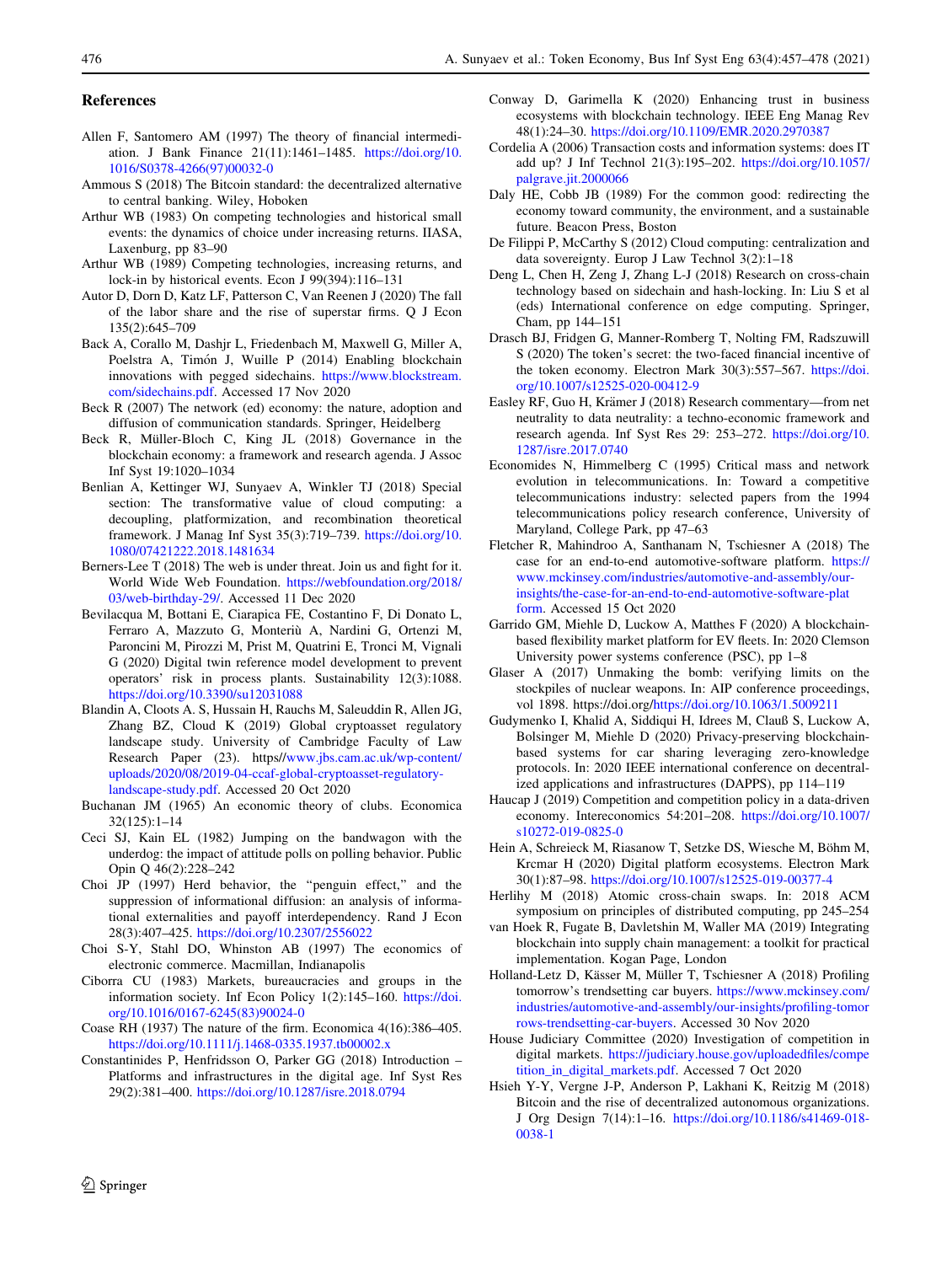- <span id="page-20-0"></span>Jensen T, Hedman J, Henningsson S (2019) How Tradelens delivers business value with blockchain technology. MIS Q Exec 18(4):221–243. <https://doi.org/10.17705/2msqe.00018>
- Jones CI, Tonetti C (2020) Nonrivalry and the economics of data. Am Econ Rev 10(9):2819–2858. [https://doi.org/10.1257/aer.](https://doi.org/10.1257/aer.20191330) [20191330](https://doi.org/10.1257/aer.20191330)
- Kannengießer N, Lins S, Dehling T, Sunyaev A (2020a) Trade-offs between distributed ledger technology characteristics. ACM Comput Surv 53(2):1–37. <https://doi.org/10.1145/3379463>
- Kannengießer N, Pfister M, Greulich M, Lins S, Sunyaev A (2020) Bridges between islands: cross-chain technology for distributed ledger technology. In: Proceedings of the 53rd Hawaii international conference on system sciences, pp 5298–5307
- Kernahan U, Bernskov A, Beck R (2021) Blockchain out of the box where is the blockchain in blockchain-as-a-service? In: Proceedings of the 54th Hawaii international conference on system sciences, pp 4281–4290
- Koens T, Poll E (2018) Assessing interoperability solutions for distributed ledgers extended version. Radboud University, Nijmegen. [https://www.ingwb.com/media/2667864/assessing](https://www.ingwb.com/media/2667864/assessing-interoperability-solutions-for-distributed-ledgers.pdf)[interoperability-solutions-for-distributed-ledgers.pdf.](https://www.ingwb.com/media/2667864/assessing-interoperability-solutions-for-distributed-ledgers.pdf) Accessed 16 Dec 2020
- Kollmann T, Hensellek S, de Cruppe K, Sirges A (2020) Toward a renaissance of cooperatives fostered by blockchain on electronic marketplaces: a theory-driven case study approach. Electron Mark 30(2):273–284. [https://doi.org/10.1007/s12525-019-](https://doi.org/10.1007/s12525-019-00369-4) [00369-4](https://doi.org/10.1007/s12525-019-00369-4)
- Kranz J, Nagel E, Yoo Y (2019) Blockchain token sale. Bus Inf Syst Eng 61(6):745–753
- Lacity MC (2020) Blockchain foundations: for the internet of value. Epic Books
- Lambert T, Liebau D, Roosenboom P (2020) Security token offerings. Unpublished. https://doi.org[/https://doi.org/10.13140/RG.2.2.](https://doi.org/10.13140/RG.2.2.25613.15841) [25613.15841](https://doi.org/10.13140/RG.2.2.25613.15841)
- Langlois RN, Robertson PL (1989) Explaining vertical integration: lessons from the American automobile industry. J Econ Hist 49(2):361–375
- Lanier J (2013) Who owns the future? Simon & Schuster, New York
- Laurent P, Chollet T, Burke M, Seers T (2020) The tokenization of assets is disrupting the financial industry. Are you ready? [https://](https://www2.deloitte.com/content/dam/Deloitte/lu/Documents/financial-services/lu-tokenization-of-assets-disrupting-financial-industry.pdf) [www2.deloitte.com/content/dam/Deloitte/lu/Documents/finan](https://www2.deloitte.com/content/dam/Deloitte/lu/Documents/financial-services/lu-tokenization-of-assets-disrupting-financial-industry.pdf) [cial-services/lu-tokenization-of-assets-disrupting-financial-indus](https://www2.deloitte.com/content/dam/Deloitte/lu/Documents/financial-services/lu-tokenization-of-assets-disrupting-financial-industry.pdf) [try.pdf.](https://www2.deloitte.com/content/dam/Deloitte/lu/Documents/financial-services/lu-tokenization-of-assets-disrupting-financial-industry.pdf) Accessed 3 Dec 2020
- Leibenstein H (1950) Bandwagon, snob, and veblen effects in the theory of consumers' demand. Q J Econ 64(2):183–207
- Leonard D, Treiblmaier H (2019) Can cryptocurrencies help to pave the way to a more sustainable economy? Questioning the economic growth paradigm. In: Treiblmaier H, Beck R (eds) Business transformation through blockchain, vol II. Palgrave Macmillan, Cham
- Liebowitz SJ, Margolis SE (1995) Are network externalities a new source of market failure. Res Law Econ 17:1–22
- Lockley A, Mi Z, Coffman D (2019) Geoengineering and the blockchain: coordinating carbon dioxide removal and solar radiation management to tackle future emissions. Front Eng Manag 6(1):38–51. <https://doi.org/10.1007/s42524-019-0010-y>
- Lohmer J, Lasch R (2020) Blockchain in operations management and manufacturing: potential and barriers. Comput Ind Eng 149:1–15. <https://doi.org/10.1016/j.cie.2020.106789>
- Mager S, Kranz J (2020) Stimulating economic growth by unlocking the nonrival potential of data—review, synthesis and directions for future research. SSRN Electron J. [https://doi.org/10.2139/](https://doi.org/10.2139/ssrn.3720114) [ssrn.3720114](https://doi.org/10.2139/ssrn.3720114)
- Mathew A (2016) The myth of the decentralised internet. Internet Policy Rev 5:1–16. <https://doi.org/10.14763/2016.3.425>
- Miehle D, Henze D, Seitz A, Luckow A, Bruegge B (2019) PartChain: a decentralized traceability application for multi-tier supply chain networks in the automotive industry. In: 2019 IEEE International conference on decentralized applications and infrastructures, pp 140–145
- Moore JF (2006) Business ecosystems and the view from the firm. Antitrust Bull 51(1):31–75. [https://doi.org/10.1177/](https://doi.org/10.1177/0003603X0605100103) [0003603X0605100103](https://doi.org/10.1177/0003603X0605100103)
- Morey T, Forbath T, Schoop A (2015) Customer data: designing for transparency and trust. Harv Bus Rev 93(5):96–105
- Mozilla Foundation (2019) Internet health report 2019. [https://www.](https://www.transcript-publishing.com/media/pdf/1a/ce/ac/oa9783839449462.pdf) [transcript-publishing.com/media/pdf/1a/ce/ac/](https://www.transcript-publishing.com/media/pdf/1a/ce/ac/oa9783839449462.pdf) [oa9783839449462.pdf.](https://www.transcript-publishing.com/media/pdf/1a/ce/ac/oa9783839449462.pdf) Accessed 2 Oct 2020
- Murphy R (2012) Sustainability: a wicked problem. Sociol 6(2):1–24 Musgrave RA (1959) Theory of public finance; a study in public economy. McGraw-Hill, New York
- Nägele  $T(2020)$  Secondary market for security tokens the need for a new regulatory approach at the European Union level. [https://](https://medium.com/@thomas.naegele/secondary-market-for-security-tokens-the-need-for-a-new-regulatory-approach-at-the-european-e922e4ca04) [medium.com/@thomas.naegele/secondary-market-for-security](https://medium.com/@thomas.naegele/secondary-market-for-security-tokens-the-need-for-a-new-regulatory-approach-at-the-european-e922e4ca04)[tokens-the-need-for-a-new-regulatory-approach-at-the-eur](https://medium.com/@thomas.naegele/secondary-market-for-security-tokens-the-need-for-a-new-regulatory-approach-at-the-european-e922e4ca04) [opean-e922e4ca04.](https://medium.com/@thomas.naegele/secondary-market-for-security-tokens-the-need-for-a-new-regulatory-approach-at-the-european-e922e4ca04) Accessed 13 Dec 2020
- Narayanan A, Clark J (2017) Bitcoin's academic pedigree Comm ACM 60(12):36–45. <https://doi.org/10.1145/3132259>
- O'Donoghue O, Vazirani AA, Brindley D, Meinert E (2019) Design choices and trade-offs in health care blockchain implementations: systematic review. J Med Internet Res 21(5):e12426
- PayPal (2020) PayPal launches new service enabling users to buy, hold and sell cryptocurrency. PayPal Newsroom. [https://news](https://newsroom.paypal-corp.com/2020-10-21-PayPal-Launches-New-Service-Enabling-Users-to-Buy-Hold-and-Sell-Cryptocurrency) [room.paypal-corp.com/2020-10-21-PayPal-Launches-New-Ser](https://newsroom.paypal-corp.com/2020-10-21-PayPal-Launches-New-Service-Enabling-Users-to-Buy-Hold-and-Sell-Cryptocurrency) [vice-Enabling-Users-to-Buy-Hold-and-Sell-Cryptocurrency](https://newsroom.paypal-corp.com/2020-10-21-PayPal-Launches-New-Service-Enabling-Users-to-Buy-Hold-and-Sell-Cryptocurrency). Accessed 21 Nov 2020
- Pedersen A, Risius M, Beck R (2019) Blockchain decision path: when to use blockchains? Which blockchains do you mean? MIS Q Exec 18(2):1540–1960
- Peltoniemi M (2005) Business ecosystem: a conceptual model of an organisation population from the perspectives of complexity and evolution, e-BRC Research Reports, vol 18. Tampere, Finland
- Pidun U, Reeves M, Schüssler M (2019) Do you need a business ecosystem? [https://www.bcg.com/publications/2019/do-you](https://www.bcg.com/publications/2019/do-you-need-business-ecosystem)[need-business-ecosystem.](https://www.bcg.com/publications/2019/do-you-need-business-ecosystem) Accessed 15 Oct 2020
- Prisco G (2018) These tiny "crypto-anchors" from IBM could help fight product fraud. [https://bitcoinmagazine.com/articles/these](https://bitcoinmagazine.com/articles/these-tiny-crypto-anchors-ibm-could-help-fight-product-fraud)[tiny-crypto-anchors-ibm-could-help-fight-product-fraud](https://bitcoinmagazine.com/articles/these-tiny-crypto-anchors-ibm-could-help-fight-product-fraud). 3 Oct 2020
- Reijers W, O'Brolcha´in F, Haynes P (2016) Governance in blockchain technologies – social contract theories. Ledger 1:134–151. <https://doi.org/10.5195/ledger.2016.62>
- Samuelson PA (1954) The pure theory of public expenditure. Rev Econ Stat 36(4):387–389
- Sarker S, Chatterjee S, Xiao X, Elbanna A (2019) The sociotechnical axis of cohesion for the IS discipline: its historical legacy and its continued relevance. MIS Q 43(3):695–719. [https://doi.org/10.](https://doi.org/10.25300/MISQ/2019/13747) [25300/MISQ/2019/13747](https://doi.org/10.25300/MISQ/2019/13747)
- Sedlmeier J, Ross P, Miehle D, Luckow A, Fridgen G (2021) The DLPS: a new framework for benchmarking blockchains. In: Proceedings of the 54th Hawaii international conference on system sciences, pp 6855–6864
- Sedlmeir J, Buhl HU, Fridgen G, Keller R (2020) The energy consumption of blockchain technology: beyond myth. Bus Inf Syst Eng 62(6):599–608. [https://doi.org/10.1007/s12599-020-](https://doi.org/10.1007/s12599-020-00656-x) [00656-x](https://doi.org/10.1007/s12599-020-00656-x)
- Seidel S, Bharati P, Watson RT, Boudreau M-C, Kruse LC, Karsten H, Melville N, Toland J, Fridgen G, Albizri A, Butler T, Guzman I, Lee H, Rush D, Watts S (2017) The sustainability imperative in information systems research. Comm Assoc Inf Syst 40:40–52